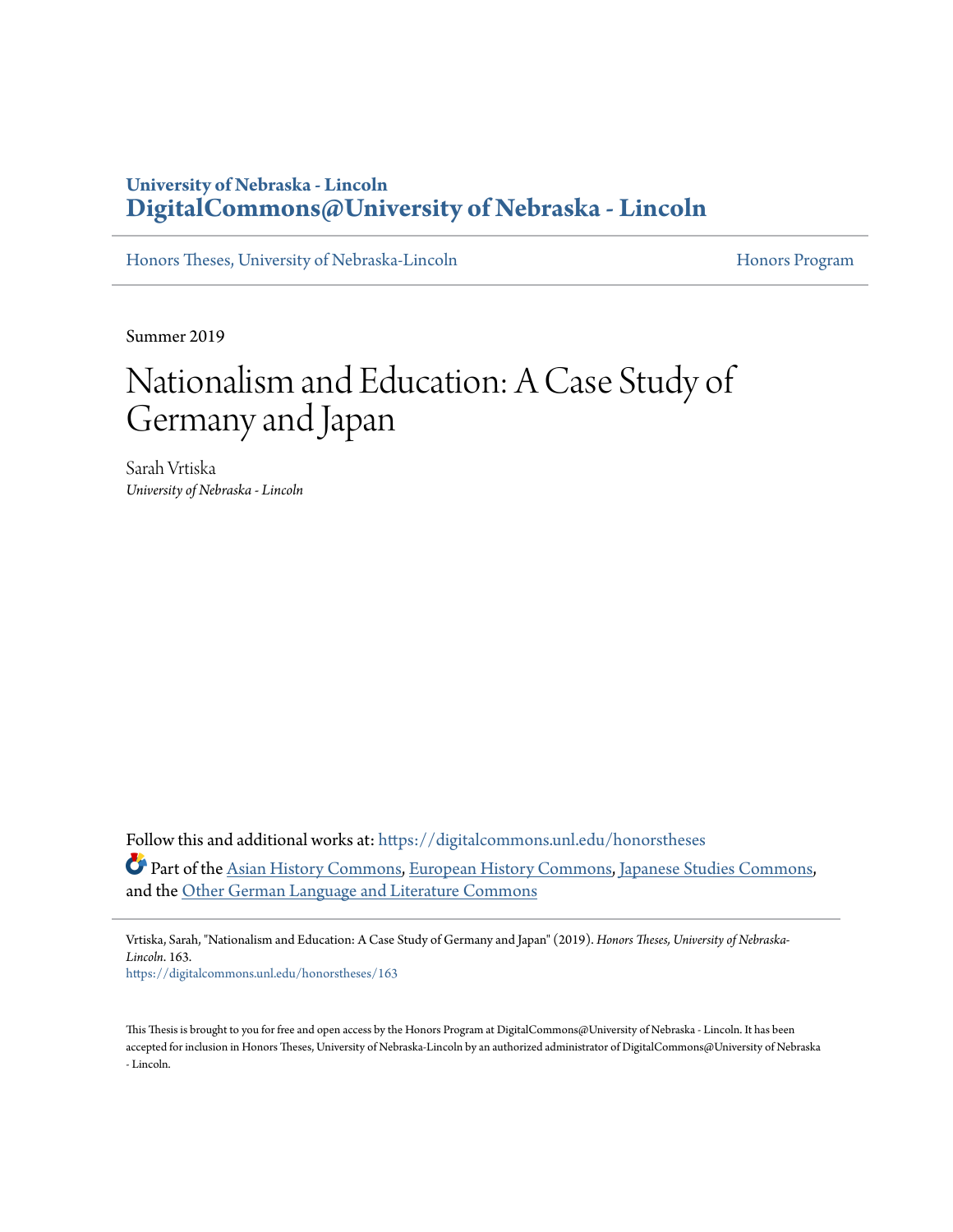Nationalism and Education

A Case Study of Germany and Japan

An Undergraduate Honors Thesis

Submitted in Partial fulfillment of

University Honors Program Requirements

University of Nebraska-Lincoln

by

Sarah Vrtiska

2019

Dr. Parks Coble

Dr. Christina Brantner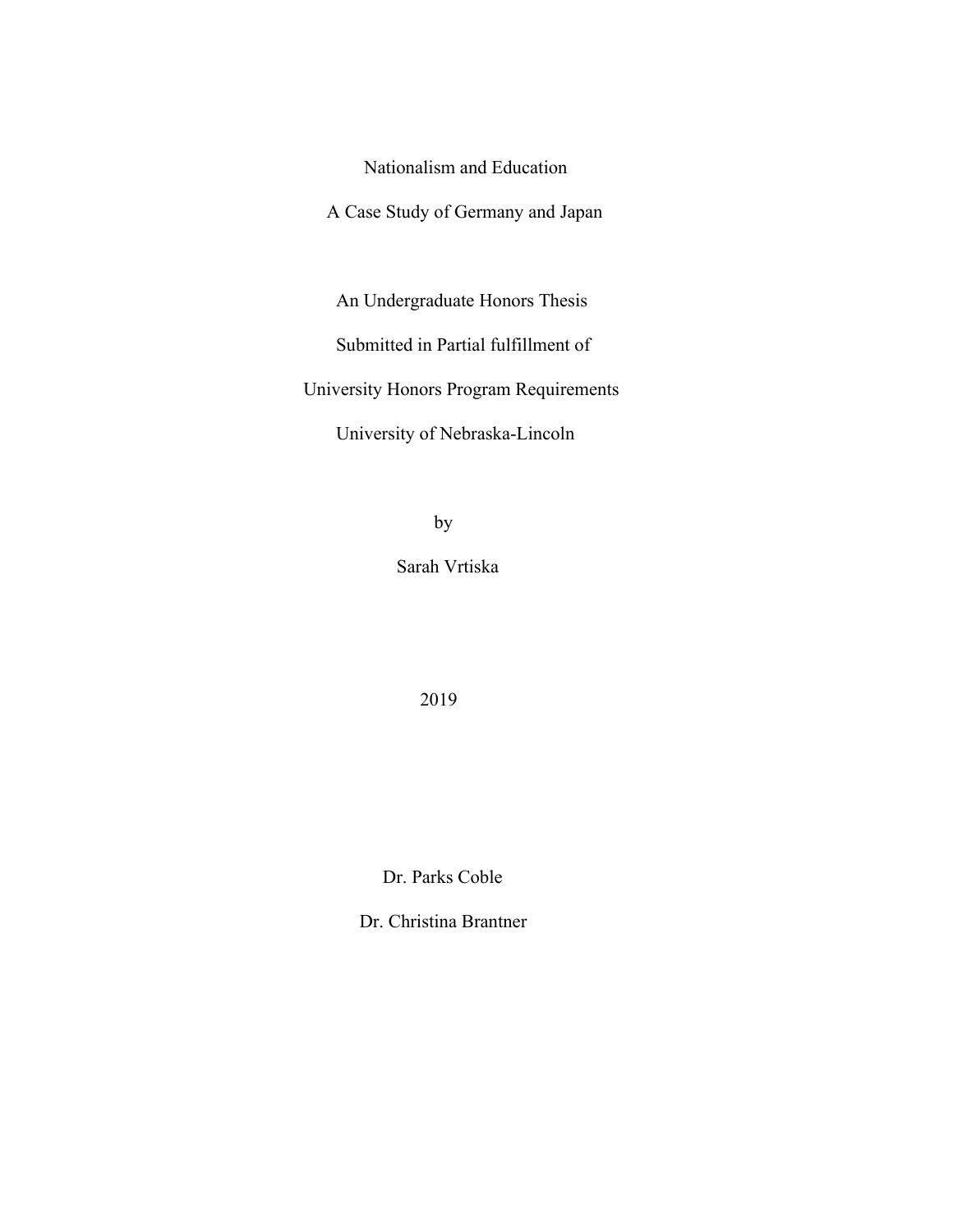## **Table of Contents**

| Abstract                                                                              | $\overline{3}$  |
|---------------------------------------------------------------------------------------|-----------------|
| Introduction                                                                          | $\overline{4}$  |
| <b>Literature Review</b>                                                              | 5               |
| What is nationalism?                                                                  | 5               |
| How did education contribute to the rise of nationalism in pre-war Germany and Japan? | $5\overline{)}$ |
| How can these categories be witnessed in the modern education system to either        | 17              |
| promote or work against the formation of nationalism?                                 |                 |
| Analysis and Discussion                                                               | 31              |
| Suggestions for further research                                                      | 34              |
| Conclusion                                                                            | 35              |
| <b>Bibliography</b>                                                                   | 36              |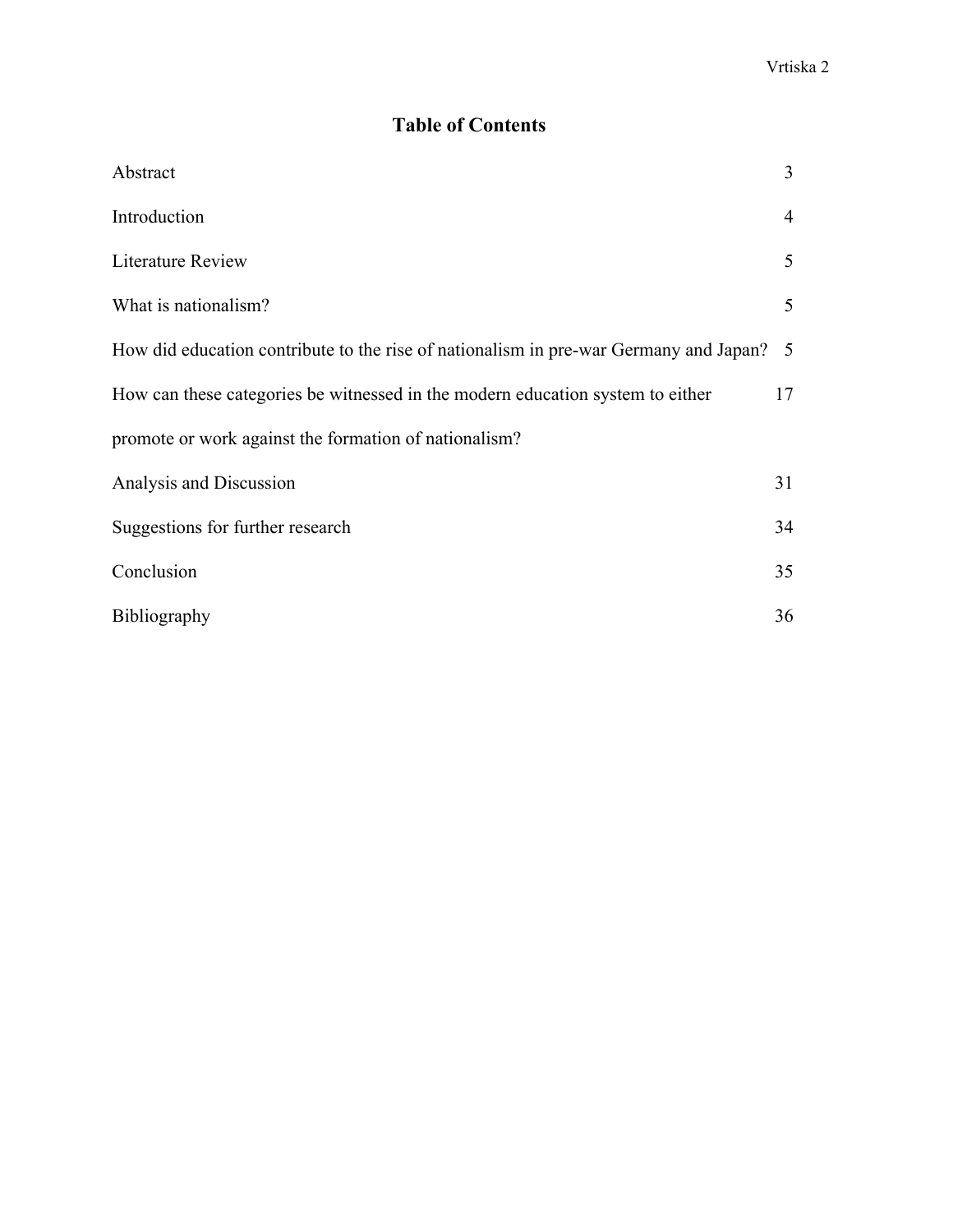### **Abstract**

In this piece I ask the question: How has education contributed to the formation or prevention of nationalism in Germany and Japan? In examining this, after defining the standard conceptions of nationalism, I apply these definitions to pre-war and post-war Germany and Japan. Ultimately, I conclude that the goals of education, concepts of national identity that are taught, history curricula, and control of education all historically have the potential to contribute to the rise of nationalism within a country. Based on these fields, I find that although there are similar nationalist trends in both countries during the pre-war period, in the post-war period, Germany has altered these structures to diverge more significantly from its past than Japan.

### **Key Words**

Nationalism, Germany, Japan, Education, Comparative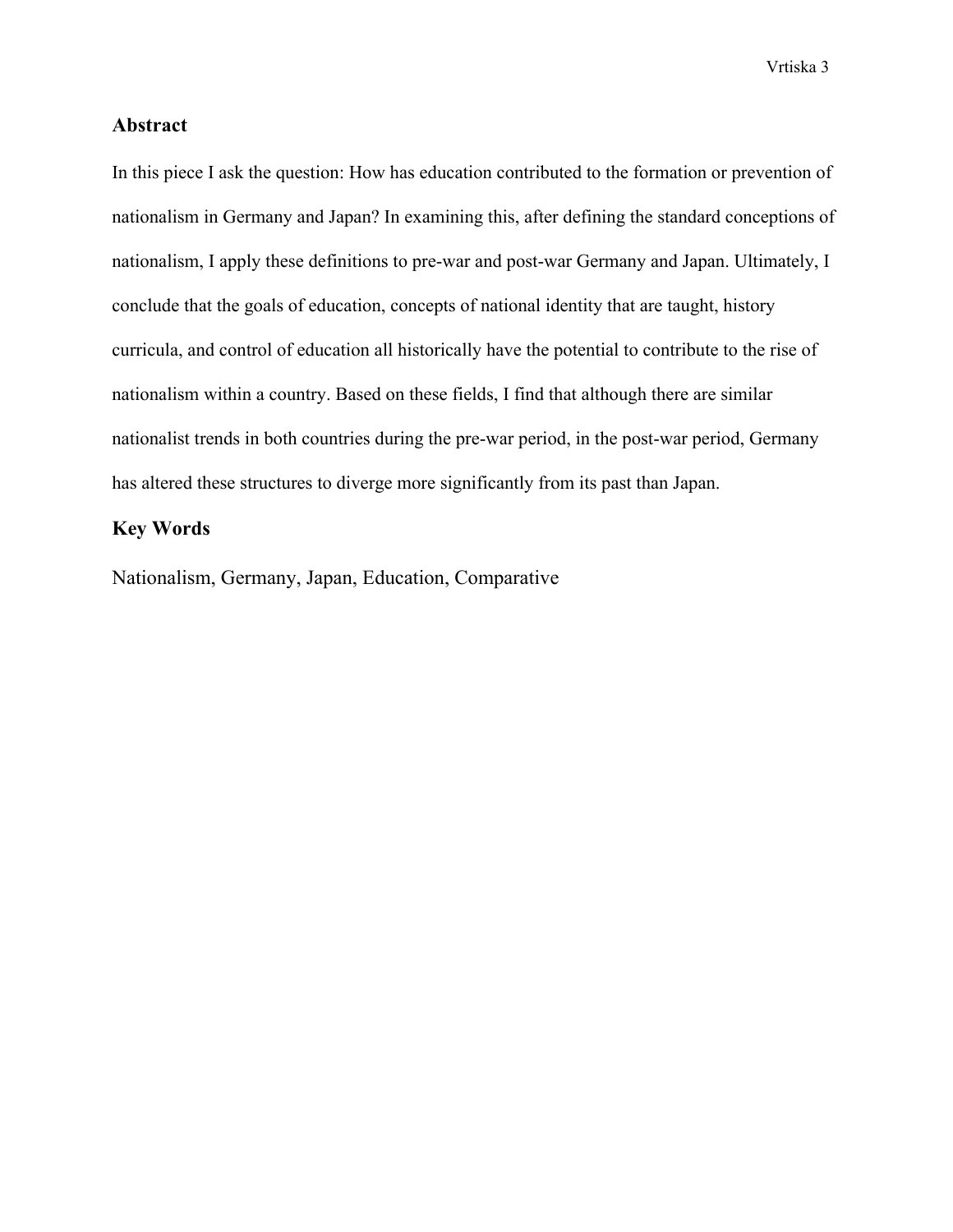### **Introduction**

In the fall of 2017, while watching the Trump presidency begin to unfold, I found myself in a History of the Holocaust course as social media was already roaring with comparisons between the new administration and the Third Reich. In fact, the whole globe seemed to be ablaze in panic as right-wing movements took hold in numerous countries. In particular, the word being tossed around at the time was *nationalism*, and at such an intersection, I could not help but pay attention. The connection between this subject that I was studying in my class and its appearance in modern discussion was compelling, and I wanted to know more. However, as a broad subject, I chose to narrow my focus specifically to the connection between nationalism and formal education extending through higher secondary. As a case study, I examined the two countries I have been studying most as a student: Germany and Japan.

In doing so, the central question that I asked was: How has education contributed to the formation or prevention of nationalism in Germany and Japan?

However, this question is easier broken down as:

- 1) What is nationalism?
- 2) How did education contribute to the rise of nationalism in pre-war Germany and Japan?
- 3) How have these categories been witnessed in the modern education system to either promote or work against the formation of nationalism?

I ultimately find that the goals of education, concepts of national identity that are taught, history curricula, and control of education all historically have the potential to contribute to the rise of nationalism within a country. Based on this, I find that although there are similar nationalist trends in both countries during the pre-war period, in the post-war period, Germany has made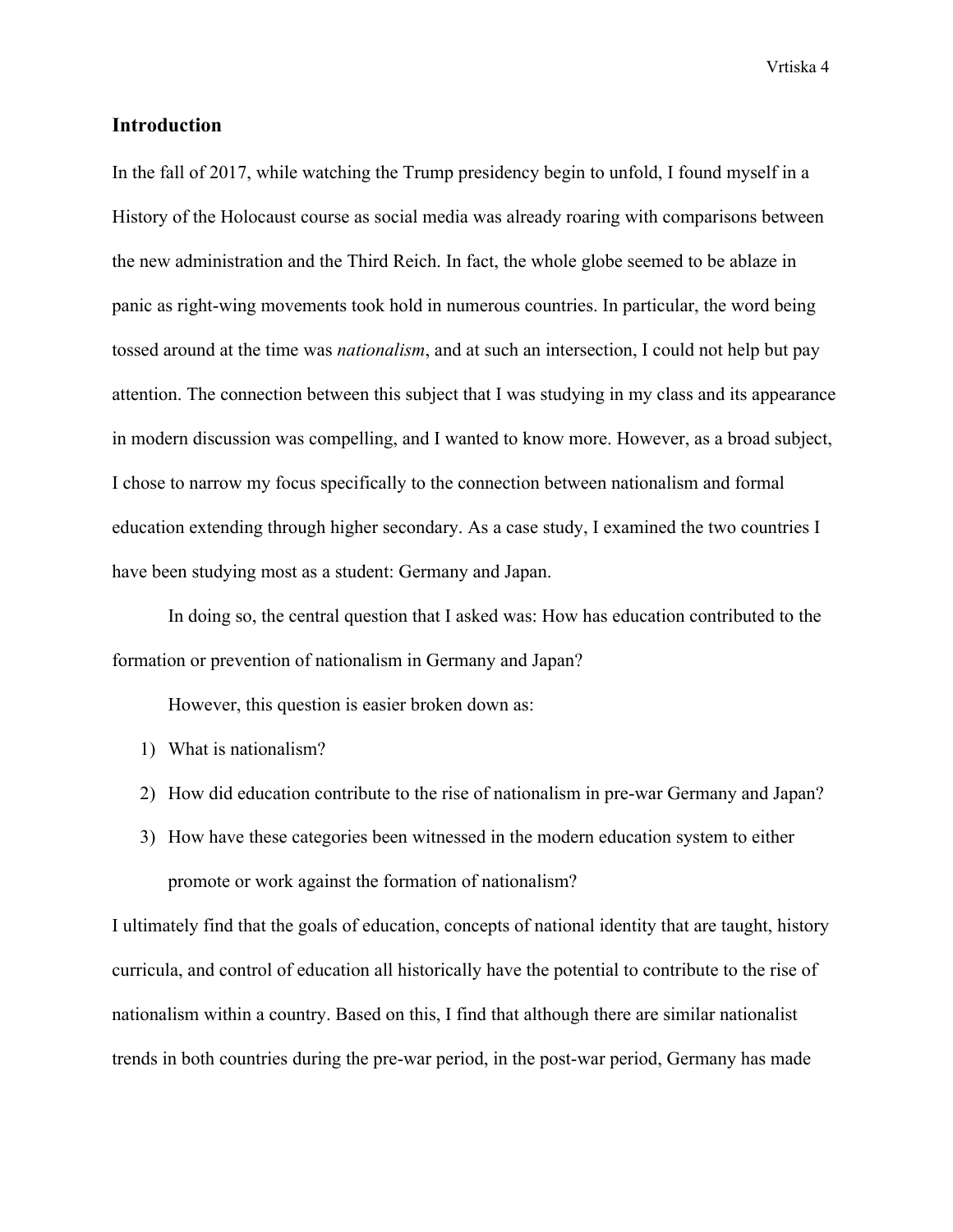definite strides to steer away from nationalism in these areas, while Japan has at the government level, struggled to move from pre-war trends, despite meeting some success at the local level.

### **Literature Review**

### **What is nationalism?**

Mostly basically, Merriam-Webster defines nationalism as "a sense of national consciousness exalting one nation above all others and placing primary emphasis on promotion of its culture and interests as opposed to those of other nations or supranational groups", and Britannica describes an "individual's loyalty and devotion to the nation-state [that surpasses] other individual or group interests". Sivamohan Valluvan emphasizes the role of a defined normative community that appropriates ideals and platforms to further define its exclusivity and separation (238). Kersten Rikki, Jack Snyder and Peter Stearns highlight variations in nationalism. Kersten Rikki discusses current debates in Japan surrounding nationalism and addresses the difference between the more traditional model of nationalism, which embraces top-down dynamics, and the neo-nationalist trends, which simultaneously have insisted on the autonomy of the nation from the state while denouncing post-war democracy for curbing rehabilitated nationalism (193). Jack Snyder notes the current emphasis on the national over the global along with the idea of citizens versus non-citizens (54) as he describes the current wave of populist nationalism. Finally, Peter Stearns discusses not just the development of nationalism along with the nation-state but most significantly addresses the various contexts of nationalism. For example, he contrasts cultural and political nationalisms, dominant versus liberal nationalisms, various approaches to minorities, civic versus ethnic based nationalism and more. All of these contributors highlight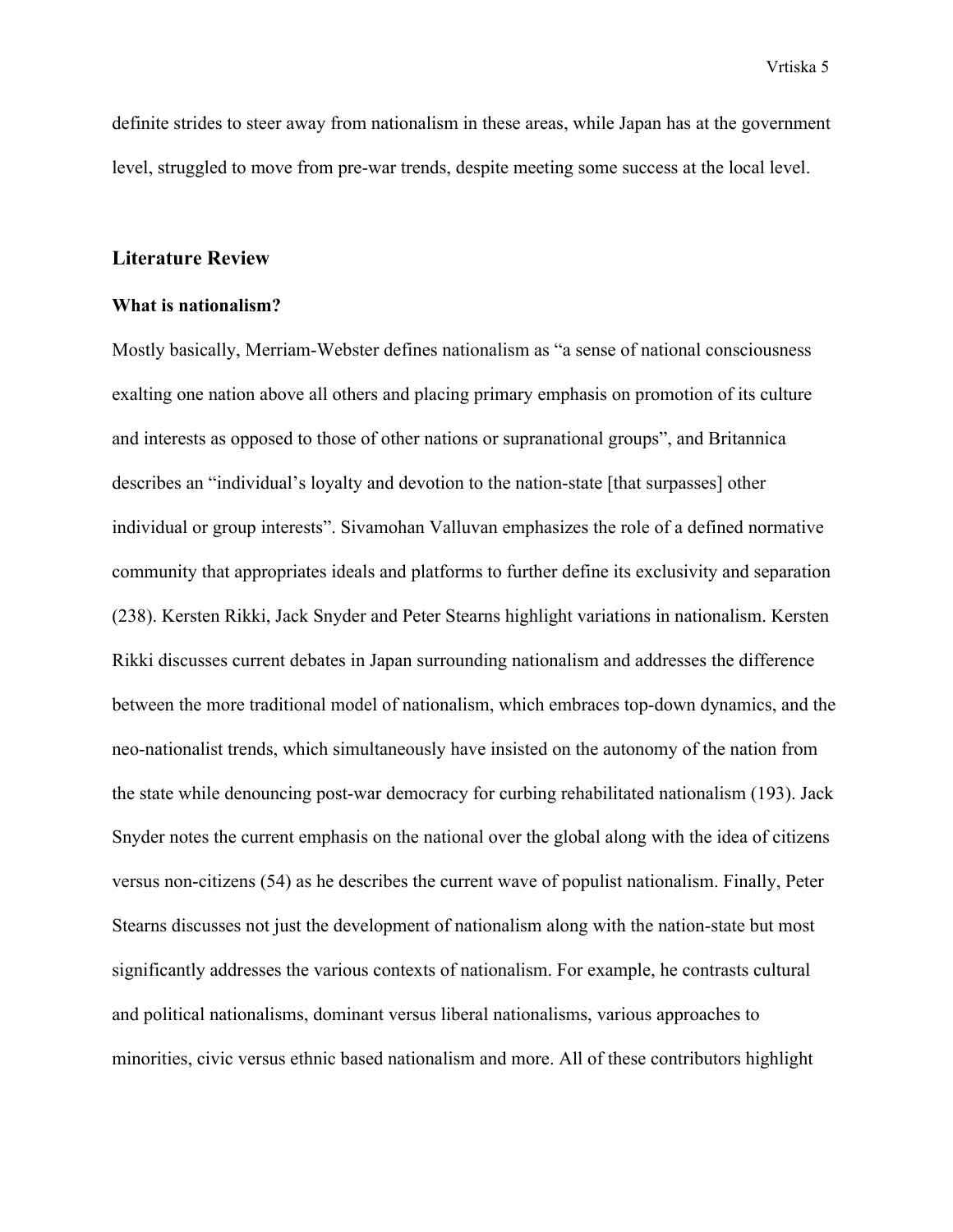the complexity of nationalism. However, in order to examine nationalism in this research, both Jack Snyder and Peter Stearns acknowledge this complexity, and similar to the dictionary definitions, bring nationalism back to its basics. Jack Snyder notes that nationalism is a doctrine in which there is a general consensus "that the cultural unity of the nation, whether defined along civic or ethnic lines, should be congruent with the political unit of the state" (54), and Peter Stearns draws attention to the common ground that is met by various breeds and intensities of nationalism, which involves "a special consciousness of and loyalty to a nation, in turn defined as a distinctive entity in which people in a particular geographical region are held to be united by a common culture" (62). To dismantle the definitions then, nationalism typically consists of an elevation of state over the individual, to which the individual is loyal/expected to be loyal, and the definition of said state through various means, typically including common location and elevation/promotion of a shared culture.

**How did education contribute to the rise of nationalism in pre-war Germany and Japan?** Based on the above definitions of nationalism then, in my research on education in Germany and Japan, there seemed to be four primary categories related to its development in the pre-war years: the overall goal of education, the formation or definition of a unified national identity, the manipulation or mythologizing of history, and the control of education by the state.

Masako Shibata, in her research on the reform of nationalized education systems in the post-war period, defines the primary goals of education leading up to World War II. For example, Mori Arinori, founder of the modern Japanese educational system, viewed "the ultimate aim of education [as] the key of attaining and maintaining national independence" (78). Indeed, as Donald Roden explains, even before Mori became the first Minister of Education, the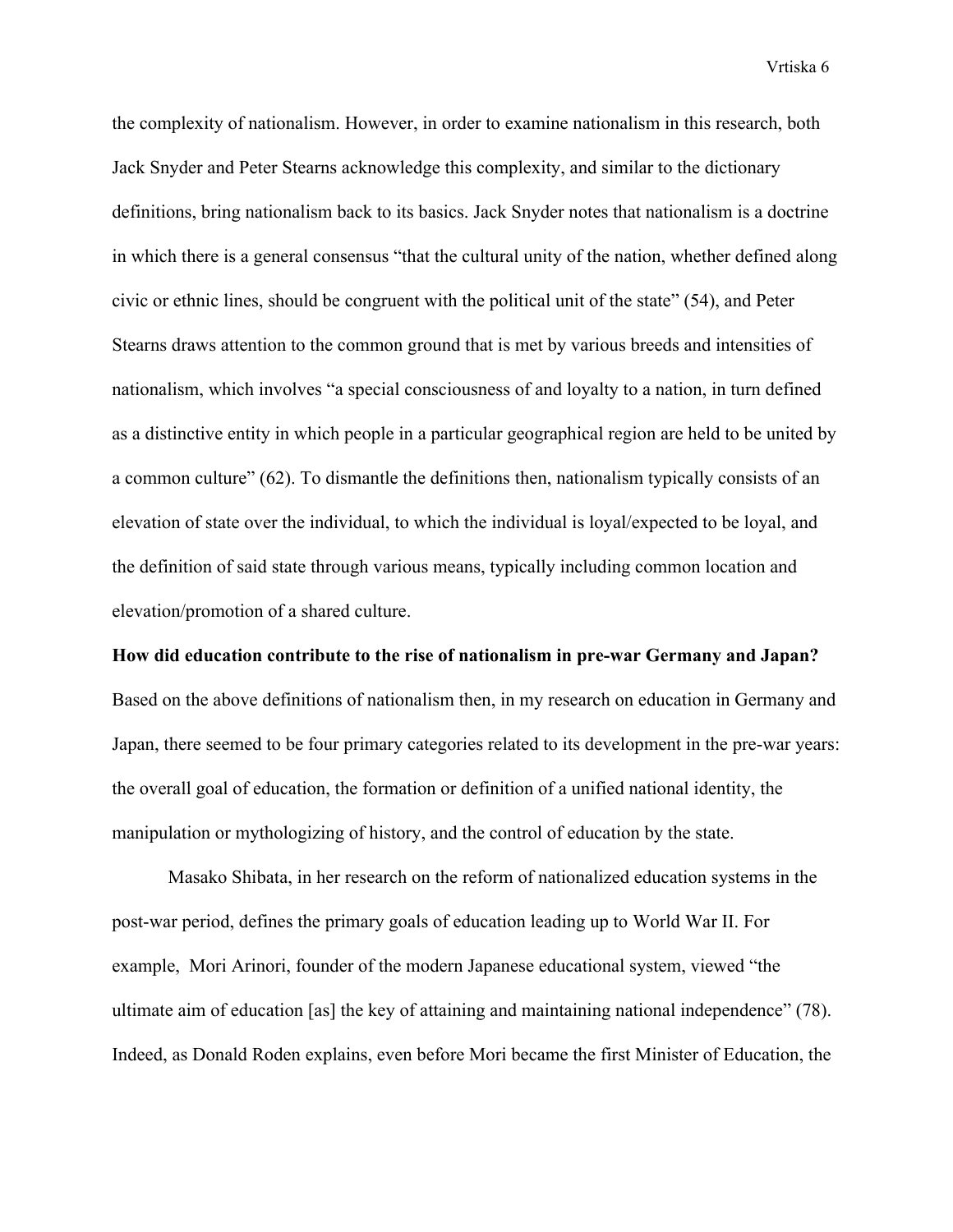1872 Educational Code assumed that in stimulating the individual to improve his economic welfare and societal position, that the nation would itself be strengthened (21). Therefore, the universalization of the education system was not simply to provide opportunity to the citizens of the country, but to promote the advancement of the state itself. This was furthered through various means, with this intention ultimately being solidified and strengthened by the 1890 Imperial Rescript on Education, which according to Ian Buruma, defined state education principles, emphasizing loyalty to the nation (56). Shibata touches on this as well, noting the maintenance of virtues of the state as subjects of the emperor (Shibata 79). Despite this, Mark Lincicome discusses some historic variations to this view on the role of education, such as Tokutomi Sohō, who argued that education should be rooted in the nature of humanity to cultivate the individual (343); however, even Lincicome concedes that ultimately these variations folded due to the widespread acceptance of Japanese superiority as well as mounting government pressures, so that education ultimately prevailed as a tool for the state (357).

These purposes only intensified to become more ultra-nationalistic after 1932, as Yoshimitsu Khan describes the goals of education during the early Showa era to be the training of youth in 'Japanism' and the "spirit of national polity in order to serve the 'race' and 'state' (213). At its peak, he explains, 'Japanism' involved mysticism, anti-rationalism, anti-foreignism, anti-communism, and anti-socialism in order to foster support for Imperialist Japan (219). This was further enhanced in 1936, as the purpose of education became more explicitly to emphasize the role of Japanese citizens as part of a nation (through the Way of the Subjects) and the spiritual enhancement of students to encourage "[loyalty and patriotism] in the military nation"(215). In 1937 and 1938 as well, the structure changed in order to support the nation,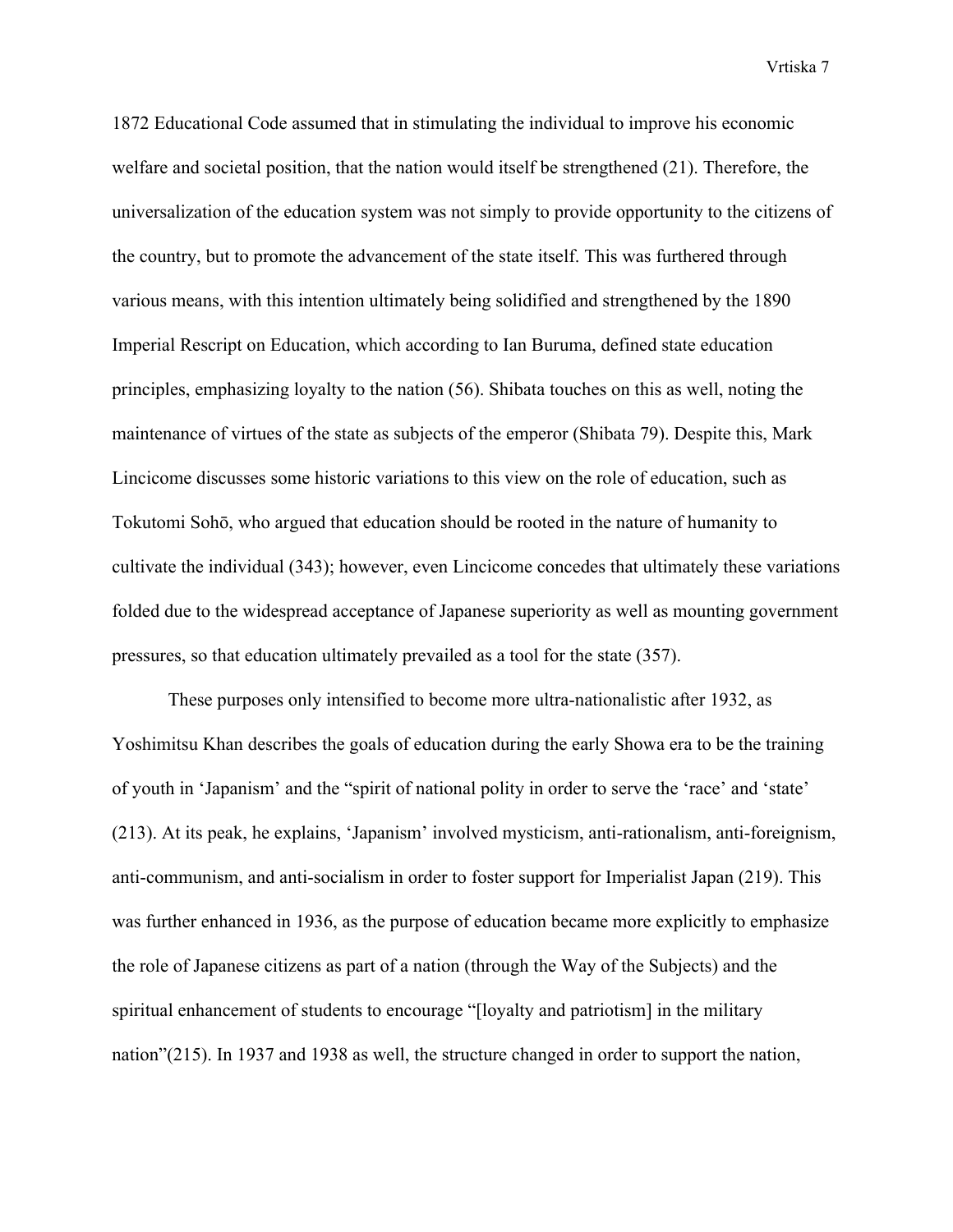specifically their war efforts, and routine physical examinations were conducted to ensure military preparedness (220). Ultimately, Khan notes, "[t]he goal was to grow & harvest people who would dedicate mind and soul to the cause of the war"(218).

Similar goals existed developed within Germany. Prior to the political consolidation of the German state in 1871, Masako Shibata stresses significant strides toward cultural cohesion, which were attempted as official statehood through governmental means seemed far-off (80). Due to this legacy, Shibata argues that the key political agenda after the formation of the German nation-state was the maintenance of unification through "retention of the socio-cultural traditions of the German domains"(80). This was enacted largely as the *Kasierreich*'s educational policy developed a political tool out of the long respected tradition of education within the German states (84). Lisa Pine details the expansion of this concept and discusses how national education developed into an institutionalized a force designed to instill an attitude of submission to authority and the state (7). She notes that this trend continued over decades into the Weimar Republic, as Otto Boelitz, Prussian Minister of Education between 1921 and 1925 viewed the primary goal of education to be "the renewal of national power and unity" (10). This naturally carried into the Third Reich, as education became even more explicitly to educate a young German population who would be dedicated to service and sacrifice for the state (23).

Therefore, it is clear that both in Japan and Germany, education was viewed and constructed first and foremost for the good of and the strengthening of the state, and this concept developed overtime to be increasingly nationalistic.

In regard to the formation of national identity or a national ideal, Masako Shibata simply states, "In Meiji Japan (1868-1912) and the German *Kaiserreich* (1871-1918), the educational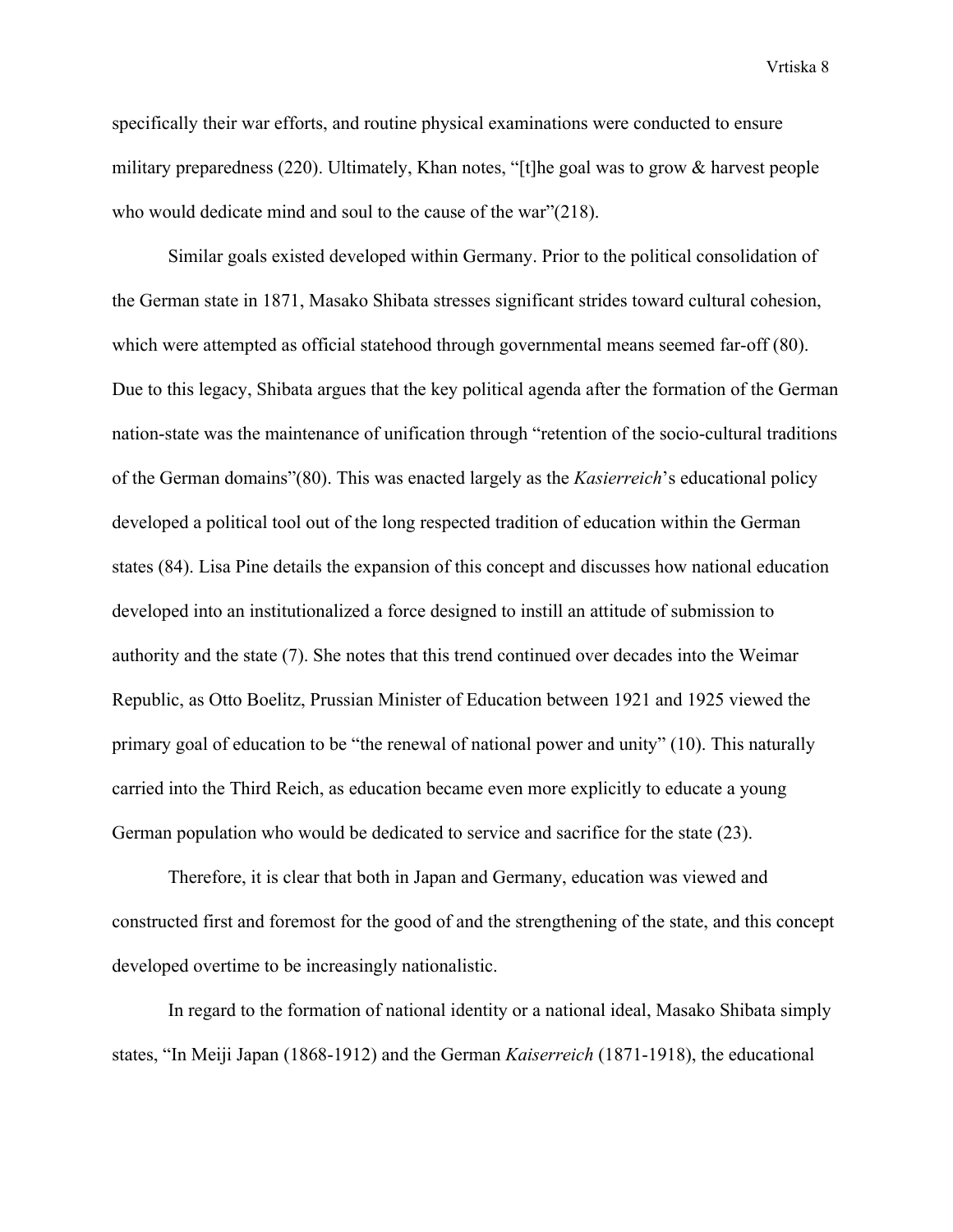system assisted the state in the definition of the notions of national identity" (75). In regards to Japan, Shibata notes an abrupt formation of national identity following the arrival of Commodore Perry, that was later solidified and stressed through educational means. She writes that the "key role of primary education was to ensure that all Japanese would share the same sense of national identity, and unify the Japanese within the new ideological framework of the Emperor State" (79). Shibata, along with Michael Hoffman and Obe Misuru, also references the inclusion of Moral Education in Japanese curriculum, which essentially embedded state ideology (Shibata 79) and sociocultural values into all educational practice (20). This included the promotion of Confucian values at the center of the national identity and situated each individual within the larger system of piety (76). Tetsuya Kobayashi confirms this trend, commenting, "Confucianism [functioned in the field of education] as a completely secular instruction in literature, ethics, and history or political science in the present state of these words" (13). Hoffman contributes to the understanding of Moral Education also by providing an example of the 1890 Imperial Rescript on Education, which exhorted children to give themselves to the state (1). In addition, Ian Gibson notes the role of State-Shinto in this, in which he claims "a powerful spiritual belief (national Shintoism) [is linked] with a powerful spiritual presence (the emperor)" (108). This stemmed largely from the mythologized idea of Japan's past, which viewed Japan as a family under the emperor, obeying the Imperial Will (110). This trend in particular was increasingly emphasized as the nationalism became more ultra-nationalistic in the 1930s. For example, Yoshimitsu Khan references The Principles of the National Polity issued in 1937, which includes emphasis on the Japanese people as descendents of the Emperor, who is himself considered son of the Sun Goddess Amaterasu. Under the emperor then, similar to as Gibson notes, Japan is regarded as a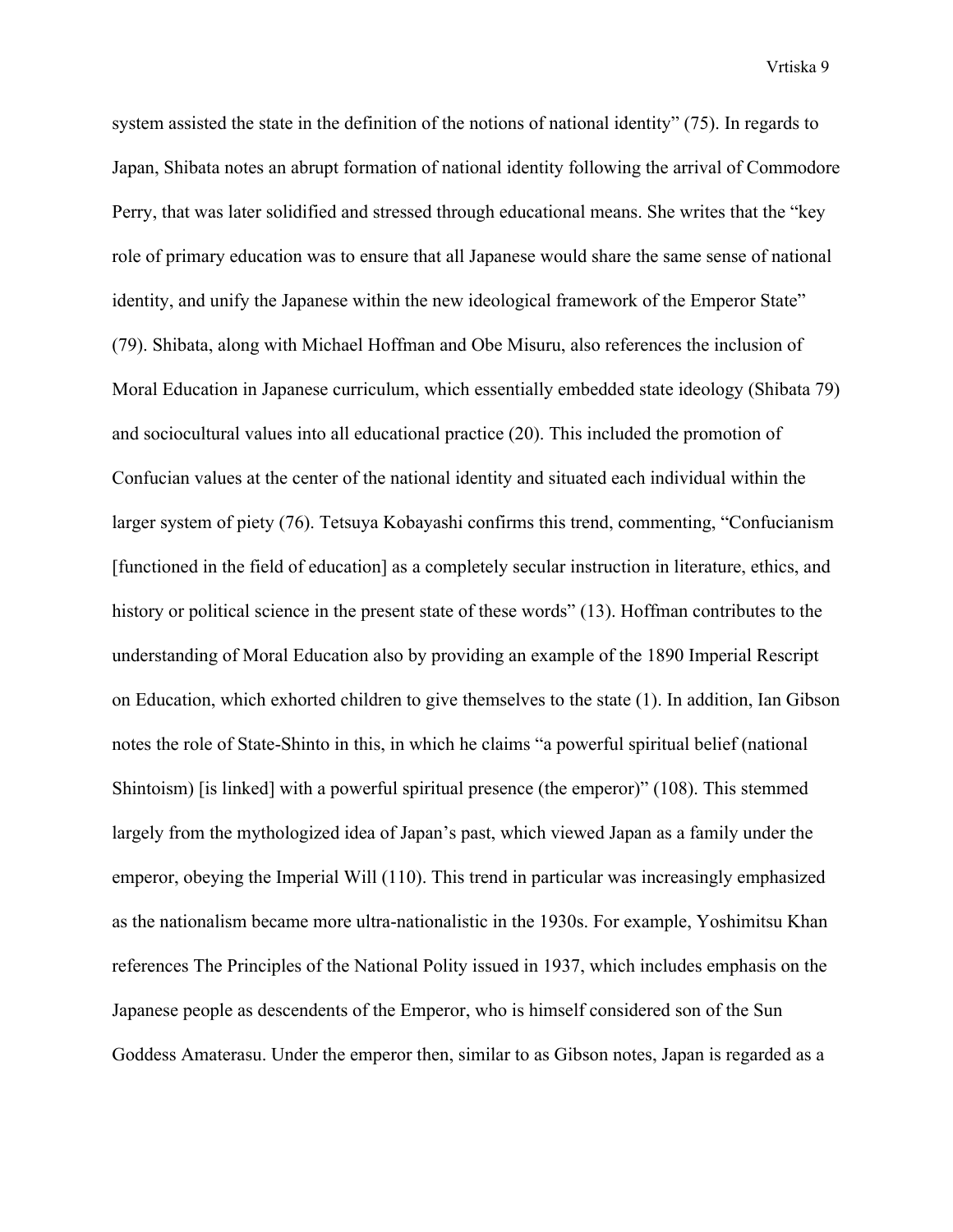family-state and is expected to pay loyalty to their divine emperor (Khan 215, 220). Therefore, the formation of national identity seems to be for the achievement of unity as a nation with the same central goals, in particular for the promotion of subordination to the Japanese state. This relates to the definitions of nationalism which focus on the emphasis of the collective nation and undermining of the individual.

A similar structure of national identity formation existed in the German education system during the pre-war period. As already established, Shibata asserts that education was used largely to consolidate state formation through cultural unity; therefore, the concept of national identity has been central to German education since its emergence as a state. She explains that before the consolidation of a political nation, "the nation of Germany existed within the consciousness of the people in the German cultural domains", and that these early efforts toward cohesion were carefully preserved post-1871 in education to maintain said unity (80). Specifically, Shibata describes the education of the *Kaiserreich* as centered around national identity elements such as cultural orientations and values (84), which "[were] consolidated around indigenous elements of *Kultur*, *Volk* and Christianity" (82). In particular, religion, German, and "traditional moral disciplines" were emphasized in curricula (84). Louis L. Schnyder describes national identity around these traditional cultural lines also, speaking of mythologized heroes from national and imperial legends, some of which were taught regularly to schoolchildren, functioning, according to Schnyder, to develop a new hope for the nation (185). InesAnna Guhe expands on this, and illustrates how Crusade narratives in textbooks included historical figures to cultivate an image considered/desired to be characteristic of the nation-a collective ideal (369-370). Notably, Germany's national identity was actively exclusionary at this time. As Schnyder implies, this was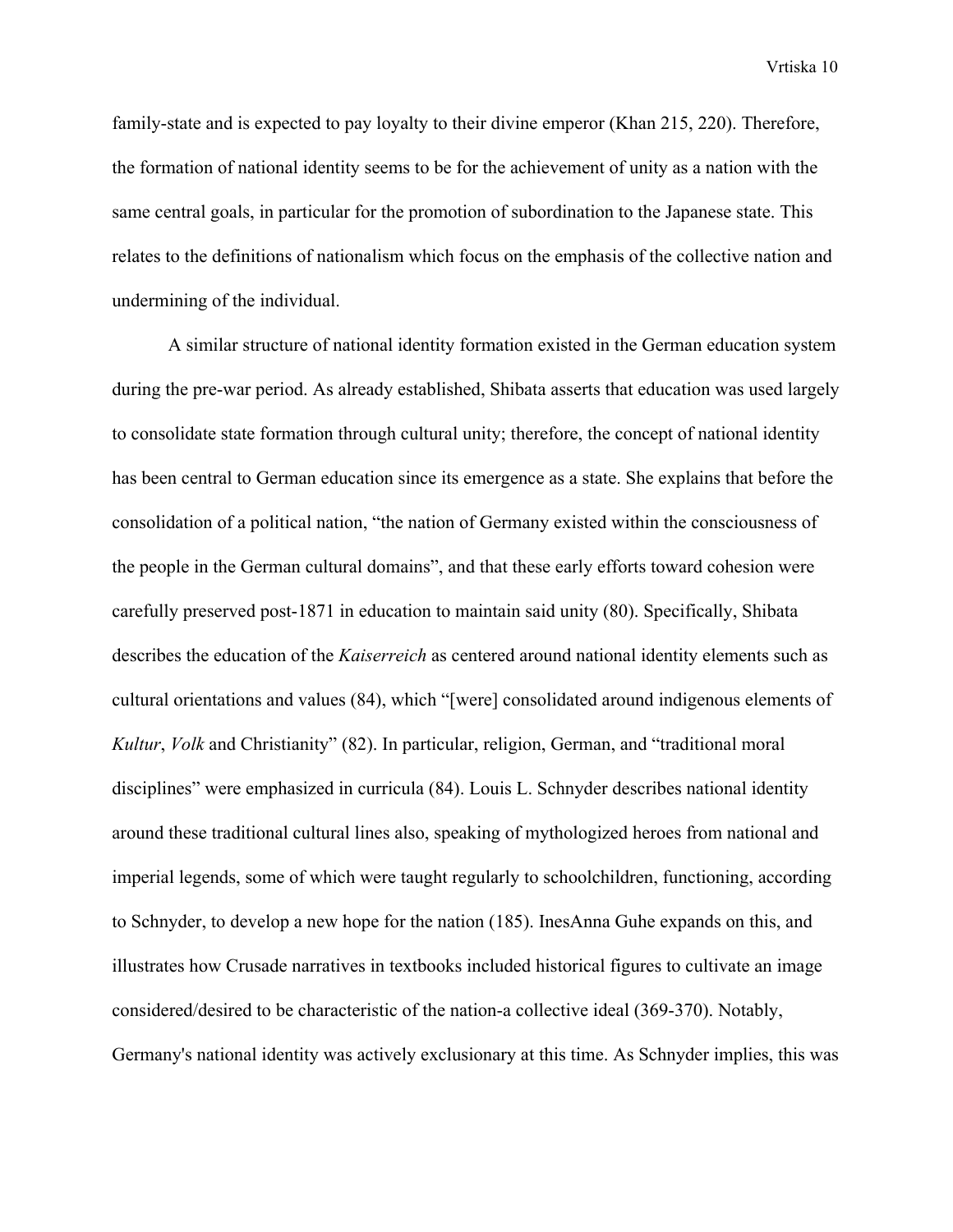a largely reactionary movement against enlightenment principles imposed by the outsider Napoleon, as the Germans sought to find "that 'freedom' which had little in common with French and English egalitarianism" (59). In doing so, they looked to "their own idea of an organic folk community wrapped in the cloak of tradition" (59). Lisa Pine notes that these restrictive definitions of national characteristics and community developed within education to increasingly exclude Jewish cultural influences, which were considered foreign (53). However, it was with the rise of the Third Reich that these exclusionary measures became most extreme, as so-called racial studies were taught to define by "biology", as well as by other means, the differences between the accepted German "Aryan" identity and Jewish identity (56-60). Therefore, such definitions of national identity were not only used to unite the nation, but specifically to define its constituents or "in-group". In addition to this, Pine notes that the girls and boys' education differed to define gendered ideals at the sub-level of national identity (60). This was expanded within the increasingly emphasized *Bund Deutscher Mädel* and *Hitler Jugend*, which constructed the roles of men and women around the needs of the state (95-132). This too falls in line with the overall trends regarding national identity then, which among other things, Louis L. Schnyder explains as, the German mind [] molded around the rejection of individualism and the acceptance of exaltation of the state (225).

In both Japan and Germany then, education was used to foster a concept of national identity and national ideal, the likes of which was used to promote the idea of the nation, define the exclusivity of the nation, and to unite the members of the nation around ideals for the advancement of the nation.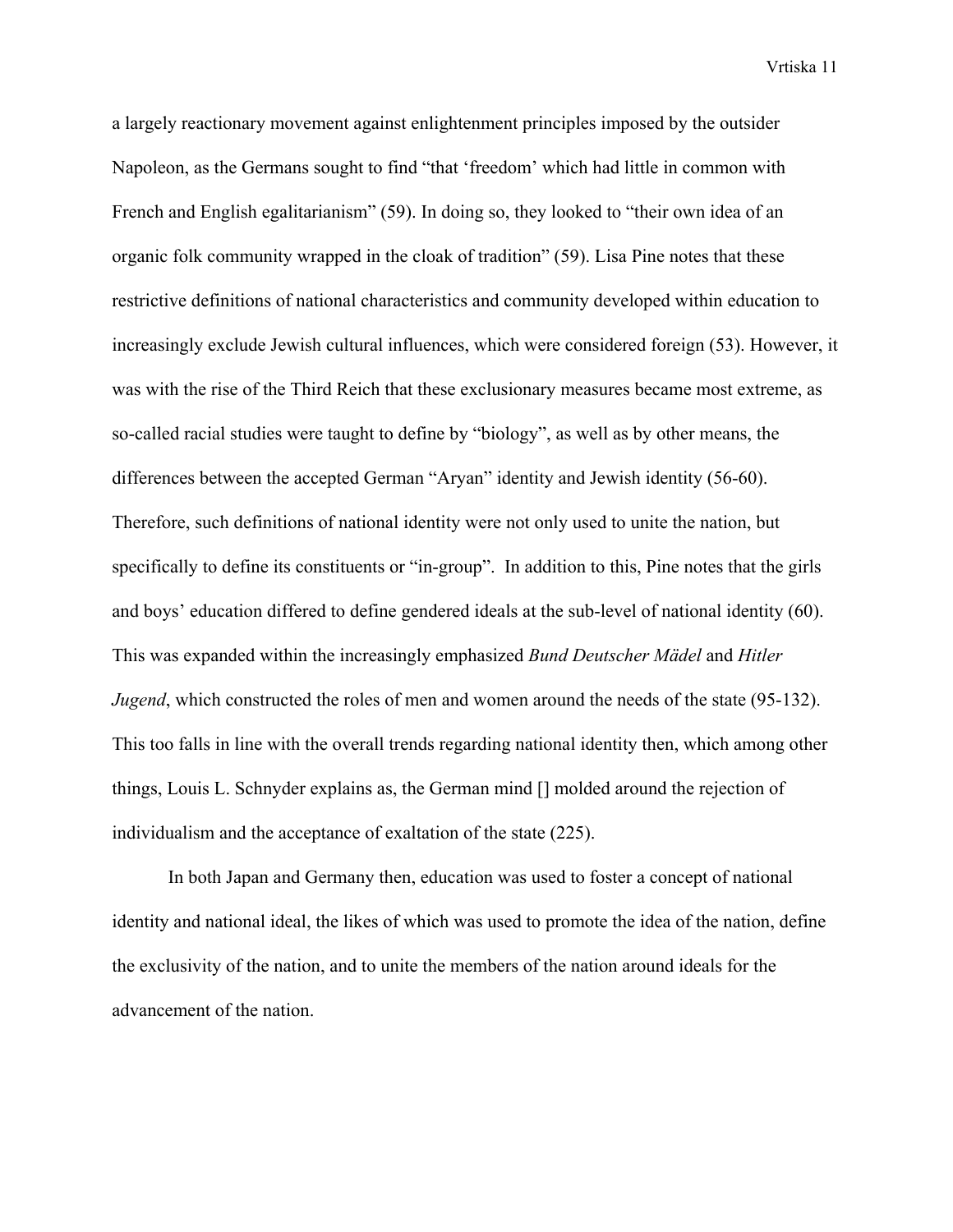In examining the next two categories of history and control of education in relation to nationalism, Jahyun Chun writes, "[Those with the power to define history are] able to adjust perceptions of history while presenting the direction that the nation should take," and it is through the definition of histories "that people have come to shape certain emotions regarding one's homeland or a foreign country (569)." In doing so, Chun implies the significance of both categories in regard to nationalism.

In relation to history, in reference to Japan, Masako Shibata and Ian Buruma both explain how the government stressed the past as a national myth with "a people with common ancestry headed by the Emperor, a direct descendant of the unbroken imperial lineage"(Shibata 76), the likes of which were connected to the divine (Buruma 191). This continued to be prominently taught into the Showa era (Khan 220). Chun, in discussing modern Japanese textbooks, highlights a historical trend for Japanese history to be portrayed through a "strictly empiricist historiography" that focuses less on deep analysis of events, but rather on a retelling of an official narrative of history (570-571). These findings suggest an emphasis on the legacy of Japan, which in relation to Chun's original statement, could easily connect to the promotion of advancement, national preservation, and imperialism. In addition, the emphasis on the divine lineage could be construed to assert Japanese superiority, justifying these imperialistic goals and rationalizing the subjugation of the people. This falls in line heavily with how Khan describes history education to have developed during the intensified war period, with history contributing to the larger branch of 'National Studies', which consolidated the subjects of foreign language, history, and geography around the national spirit and promotion of the imperial state (222). This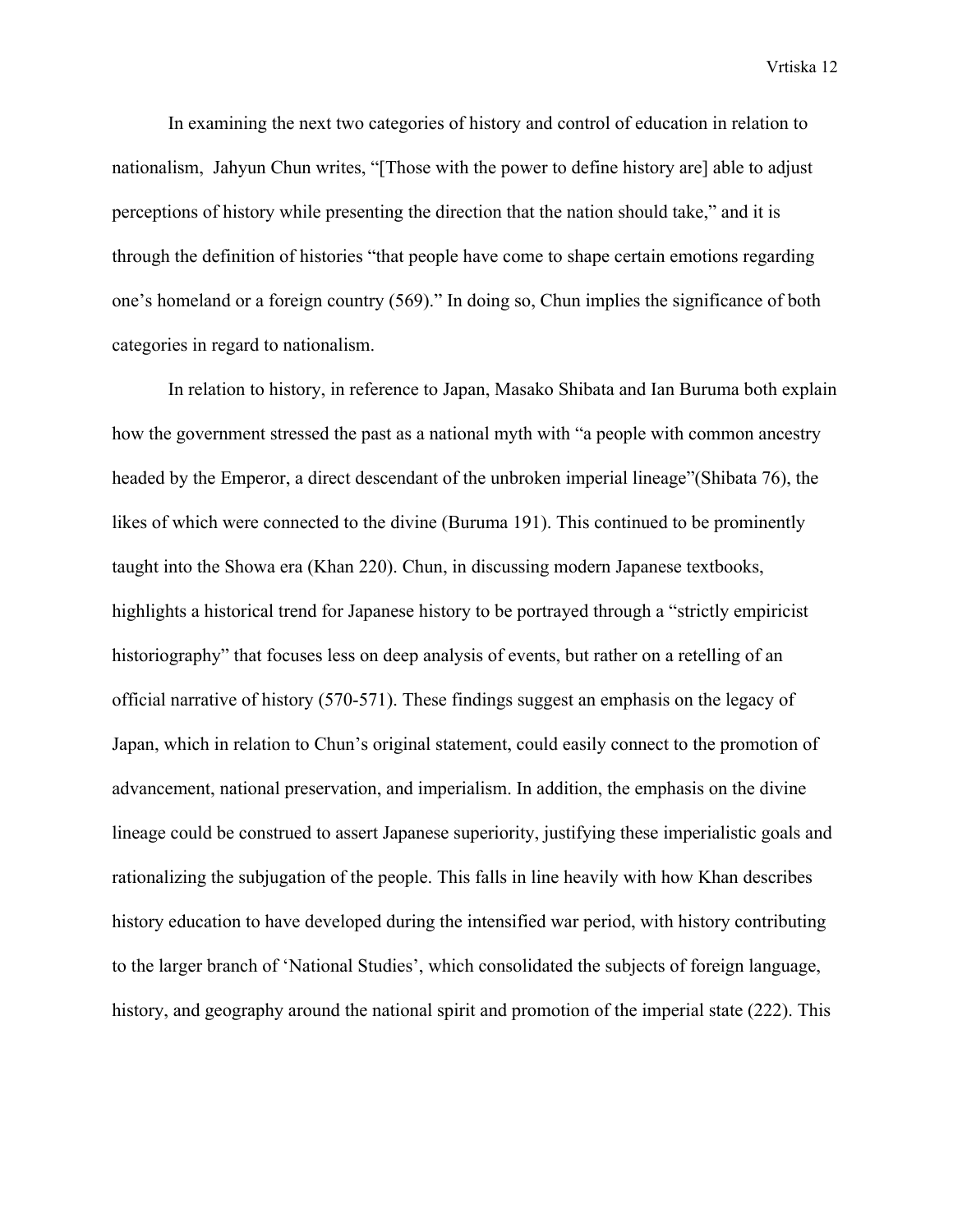included a clear mythologization of history (216) and the restriction of factual content only to what was considered useful to the state (222).

In Germany, Chun implies a similar historical tendency for history to be portrayed along a "grand national narrative" (570). Guhe explains this to be chronologically done (370). In her study on the portrayal of the Crusades in history, she writes "[National history] consisted of drastically modified narratives of the 'fictitious early period of the nation' through to its fulfillment in The Reich of 1871" (369). History, by her account, was constructed along narrative lines to legitimize and glorify the current German nation and promote its furtherment. She also notes an increased shift from 1871 onward to focus more on the history of the nation than on world history (369). This could be interpreted to not only promote the formation of a national identity but also to advocate the continued development of the nation. Guhe addresses this concept as she writes of the ability for national history/mythology to "refer to the future whilst recounting past events, thus forming a certain continuum" which would, similar to Chun's argument, in its construction of reality be used to propagate certain ideas, values, and constructions of national meaning and purpose (369). Guhe continually refers to narratives of the Crusades as an example of this (369). Lisa Pine contributes to this also, citing how history texts were "intended to awaken and excite children's sense of national pride and concern about the continued existence of the German state and nation" (50). She notes in particular an emphasis on great leaders and historical figures, in particular their "'world historical' achievements" (50). Specific to Germany, however, was also the use of history books to create narratives of German suffering due to the Jewish people, which was then used to increase loyalty to the state and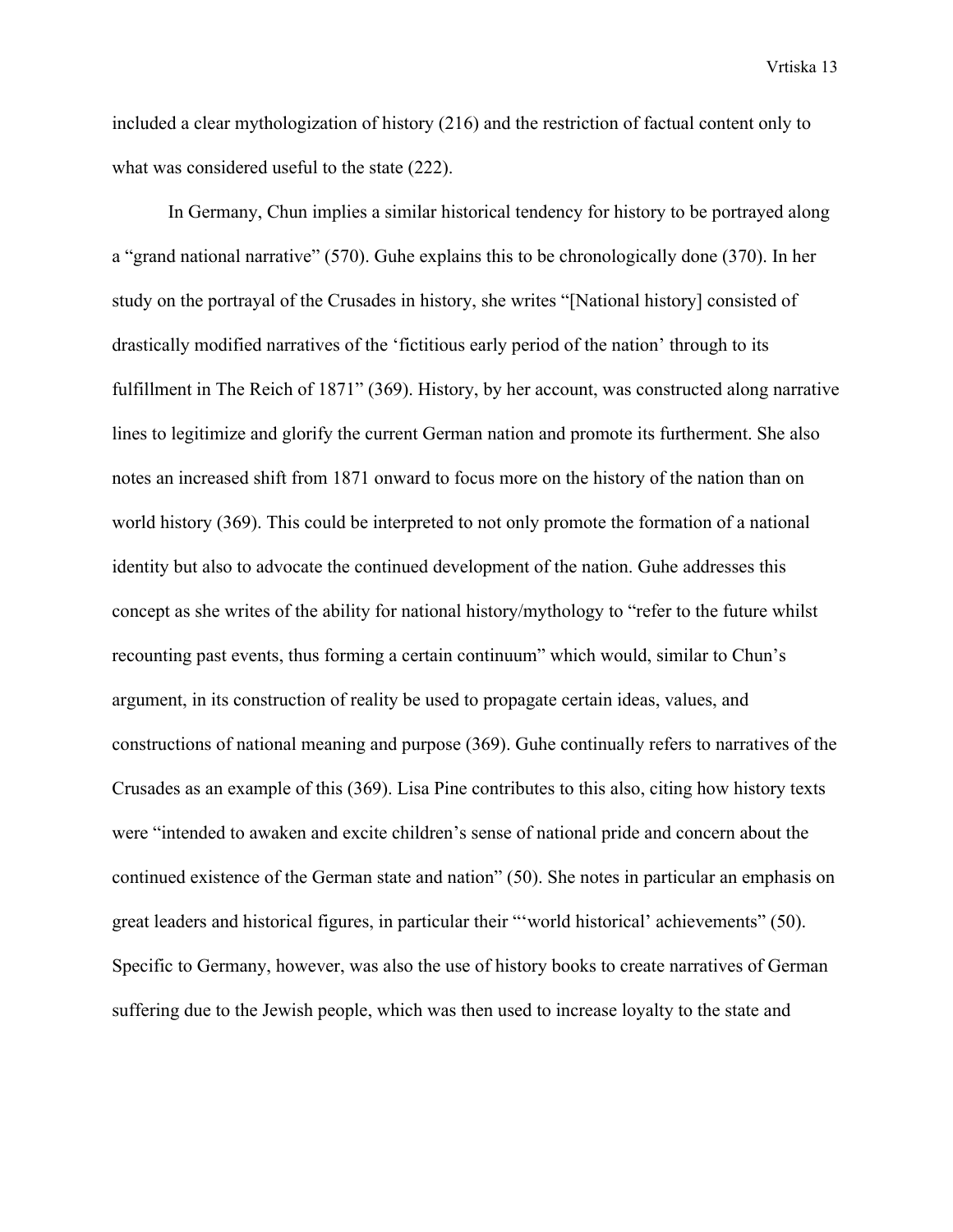promote the German "struggle" against the "Jewish enemy" (51). In this sense then, history was used to strengthens definitions and development of national 'in' and 'out' groups.

Relating to the education of history is the centralization of education policy within the government. In reference to Japan, Shibata details how the Meiji government established the Ministry of Education in 1871 with Mori Arinori himself serving as the first Minister of Education. It was through such an institution that the Fundamental Code of Education was enacted in 1872, through which "the government shaped the institutional keystone of the modern education system (78). Shibata also discusses the invaluable role of the universalization of education, built upon an already solid education foundation, in achieving the earlier mentioned goals of unity (78-79). As education expanded she explains, so did the control of it through state bureaucracy, through which the government instituted their views and policies on curriculum, inclusion of moral education, concentration on the imperial dynasty and more (79). In this way, Shibata connects control to dissemination of ideology. Roden expands on education under the centralized control of the Ministry of Education. In his discussion on pre-war education, Roden notes "a series of important ordinances issued in spring of 1886" which "clarified the purposes of each level of the school system in terms" (39). Even the prestigious higher schools were under the influence of the Ministry of Education (73). By noting these things, Roden indicates a control of education that was not distant, but rather one that reached into various facets of the system. Kobayashi elaborates on all of this discussion, describing the structure of the education system all under the Ministry of Education as well as the Fundamental Code of Education. He describes also that "The Ministry prepared the course of study for the elementary schools, a recommended list of textbooks, and subsidized local government" (25), suggesting a more pervasive control of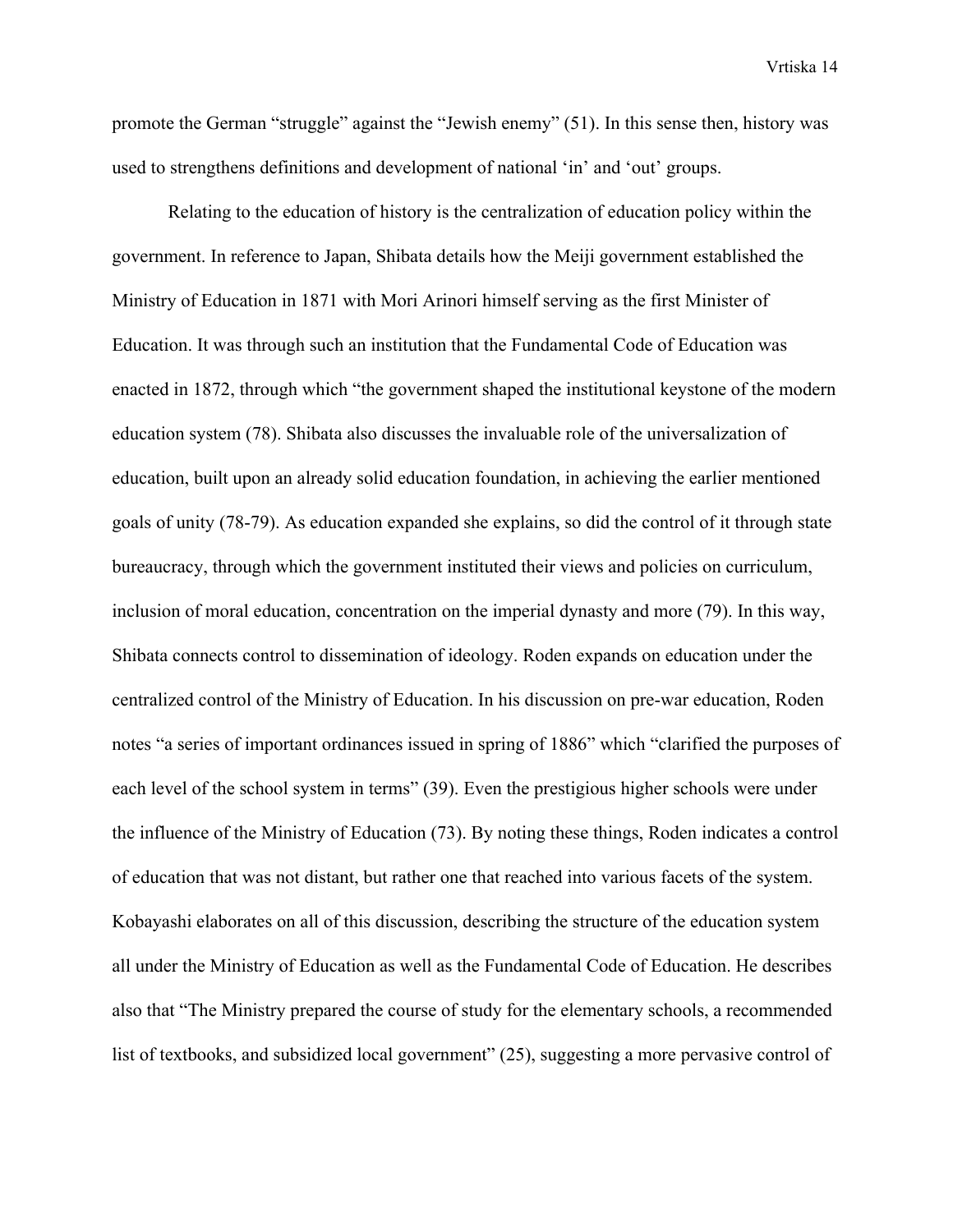education similar to Roden. Kobayashi also includes in his research the establishment of normal schools, six of which were set up in various provinces to train teachers, as well as eighty-two teacher training schools, which were set up by local governments for the specific training of teachers (26). He notes a short period of liberal progression, but maintains that this movement, only reaching a handful of private schools, did not last nor did it extend a significant influence to deter these nationally structured policies and aims (30).

In the early Showa period, as Khan explains, state control became especially pronounced. After the May 15th Incident of 1932, militarism began to influence politics more strongly, which necessarily included the Ministry of Education (217). In 1937, the Education Reform Council expressed the unity of religion, politics, and teaching (215), and throughout this time, control of teachers (218), schools, and textbooks continued to centralize (215). Also in 1937, the Thought Control Department within the Ministry of Education changed its name to the Educational Affairs Bureau as it concentrated its efforts largely to the supervision and control of the ideological development of students (214-215). In doing so, liberalism was enthusiastically undermined and concepts such as national essence continued to be emphasized. In 1941 this trend continued into the National School Ordinance Enforcement Regulation, which in its policies further promoted imperialist education, national empowerment, and glorification of national culture both in school and at home (221). Therefore, as nationalism progressively became more extreme in pre-war Japan, the control of education intensified.

In regard to Germany, Masako Shibata mentions the strong political groundwork of the school system (84); however, it is Pine who most thoroughly discusses the education system and its purposes. She first speaks of the Stiehl Ordinance in 1854, which standardized the curriculum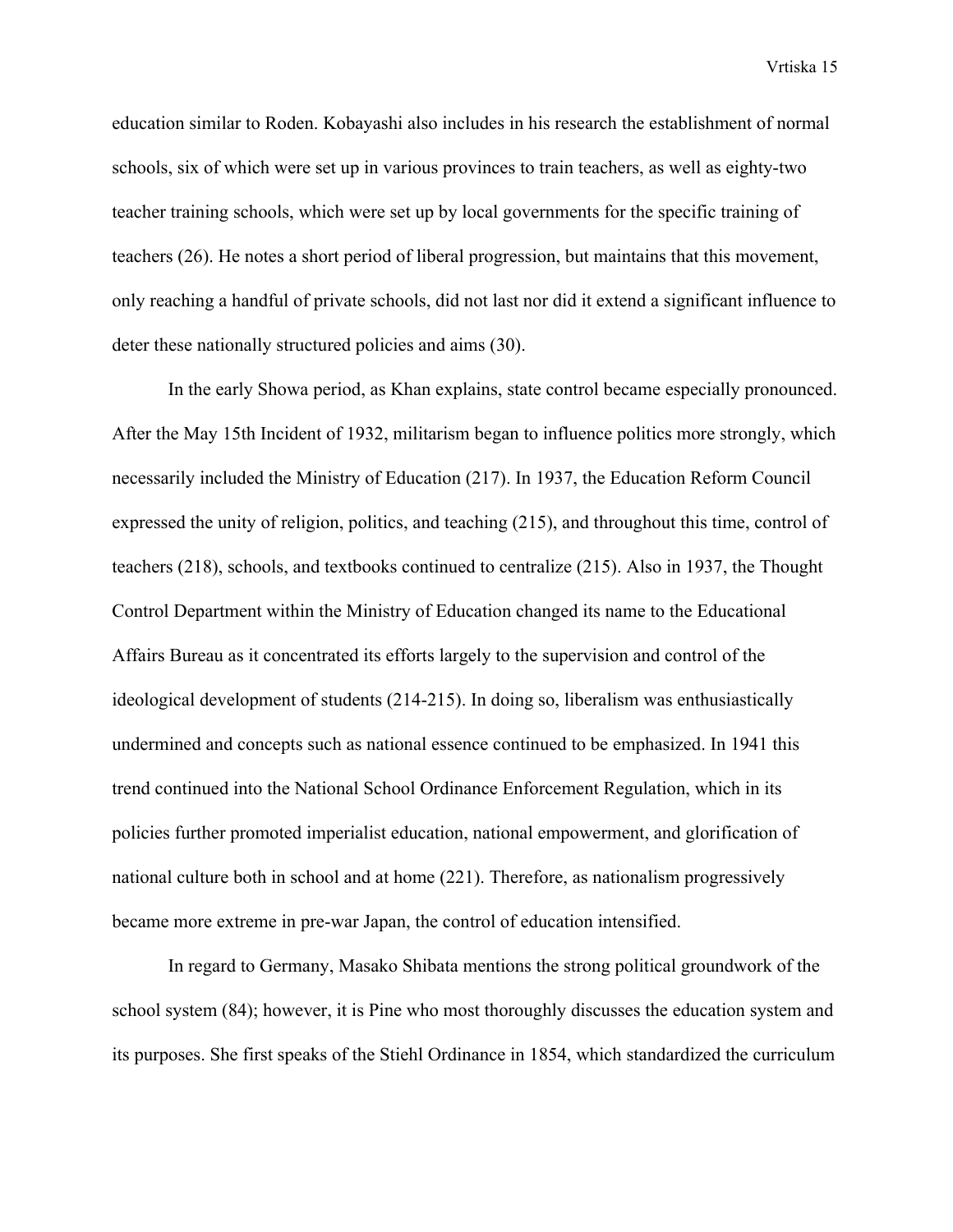of the early *Volksbildung* as well as the training of teachers, even before national unification (7). According to Pine, "because [this standardization stymied the attempts of educational reformers] the state played a much larger role in the content of mass education than in previous decades" (7). With this, Pine asserts that by the time Germany was politically unified,

"*Volksbildung*[...]had become institutionalised as a force for inculcating in the common people an attitude of submission to authority and state" (7). She notes also that there was an overall trend in society toward "the militarization of everyday life" which "created an emphasis on hierarchy and obedience to authority" (8). Pine also discusses the expansion of compulsory schooling (9), along with the expansion of state control. She explains how the Ministry of Education, holding among other things, centralized control over the appointment of teachers, was increasingly infringed upon by other areas of the government and the NSDAP (21) and how as the 1930s continued, the state progressively centralized control. In January 1934, "A law[...]removed the autonomy of the *Laender* (states) in order to achieve centralized state control over education" (27). The Nazi party at this time also eliminated various democratic elements of the school systems, such as parents councils and other community roles (27). In addition to this, to further consolidate the state control and shaping of education, Pine notes the *Nationalsozialistischer Lehrerbund*, which, similar to in Japan, "sought to produce a different breed of teachers in the Third Reich and to train them in accordance with his own educational imperatives for German society" (13). The organization, although on the decline from 1935 until its closure in 1943, was established in 1929 as a means to 1) "provide reports on the political reliability of teachers for appointments and promotions" and 2) "ensure the ideological indoctrination of teachers" (15). Although it was just for a short while, in this way, the teachers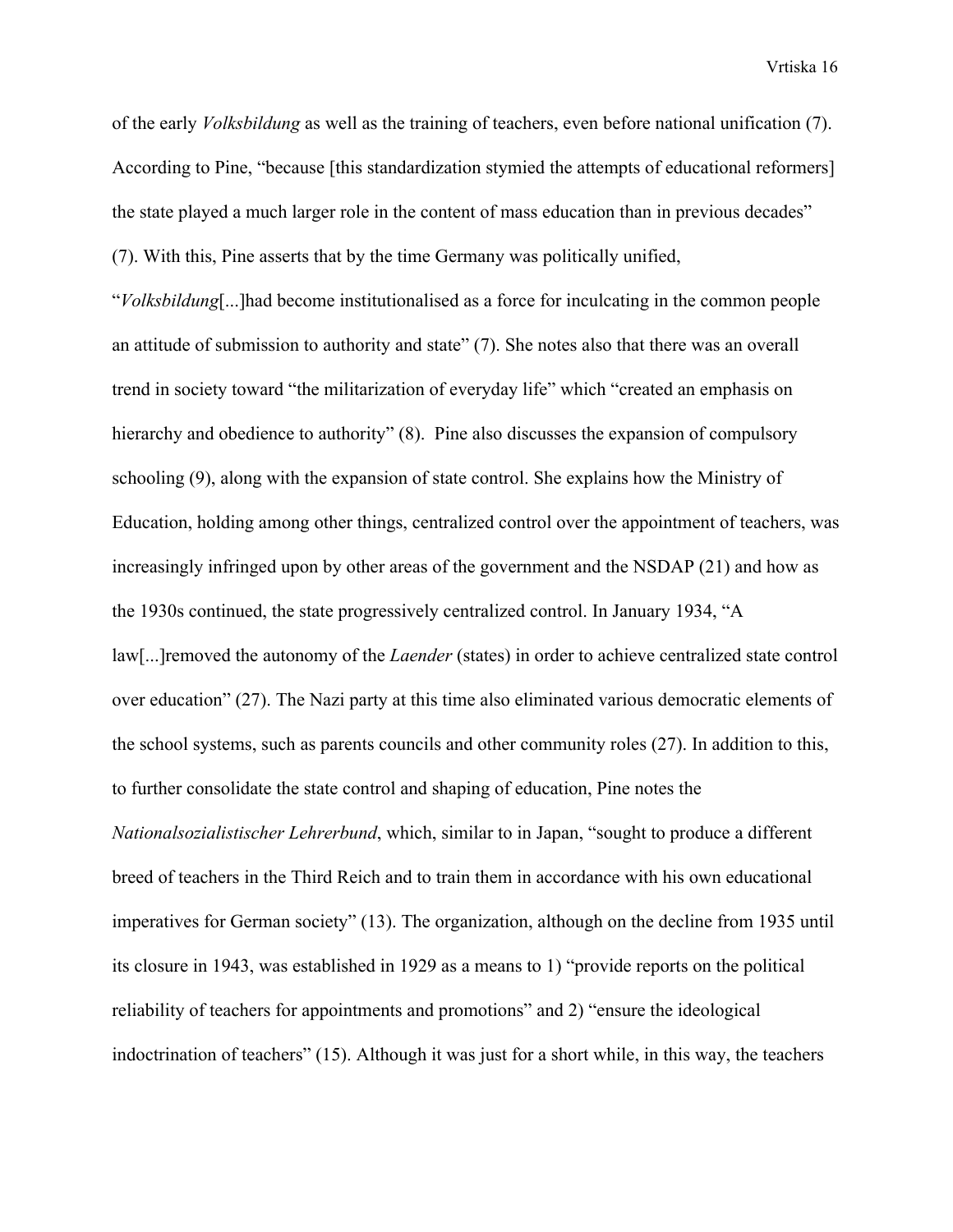too faced state regulation in order to ensure even further centralization and control of education, the likes of which worked to increase ease of ideological dissemination.

Through both Japan and Germany therefore, it becomes clear that the centralization of education existed in both countries and functioned in the hands of the state to further nationalistic goals such as the promotion of state ideology and subordination of the individual to the state.

# **How can these categories be witnessed in the modern education systems of both countries to either promote or work against the formation of nationalism?**

### **Germany**

When examining how the goals of education have shifted in Germany after the war, Inari Sakki and Anna Maija Pirttilä-Backman note that the national goals of teaching history at least, have shifted toward "issues related to both multi-perspectivity and identity"(71), and comment that the subjects related to identity are carefully handled. The objectives themselves "show no sign of a return to a national German history, but the topics related to Germany are placed within general European and world contexts" (71). In addition to this, Brian M. Puaca describes the school reform in West Berlin, reforms which he cites as being exemplary for the nation (247). In his report, he highlights a notable set of guidelines by Carl Heinz Evers. According to Puaca, Evers saw the goal of political education-the classification for the reforms-to be "to instill a sense of responsibility in every pupil and at the same time provide lessons in citizenship applicable to all aspects of life in a democratic society" (259). Therefore, the goals have seemingly shifted from focusing on the advancement of the nation and subordination of the individual to the cultivation of a democratically competent individual.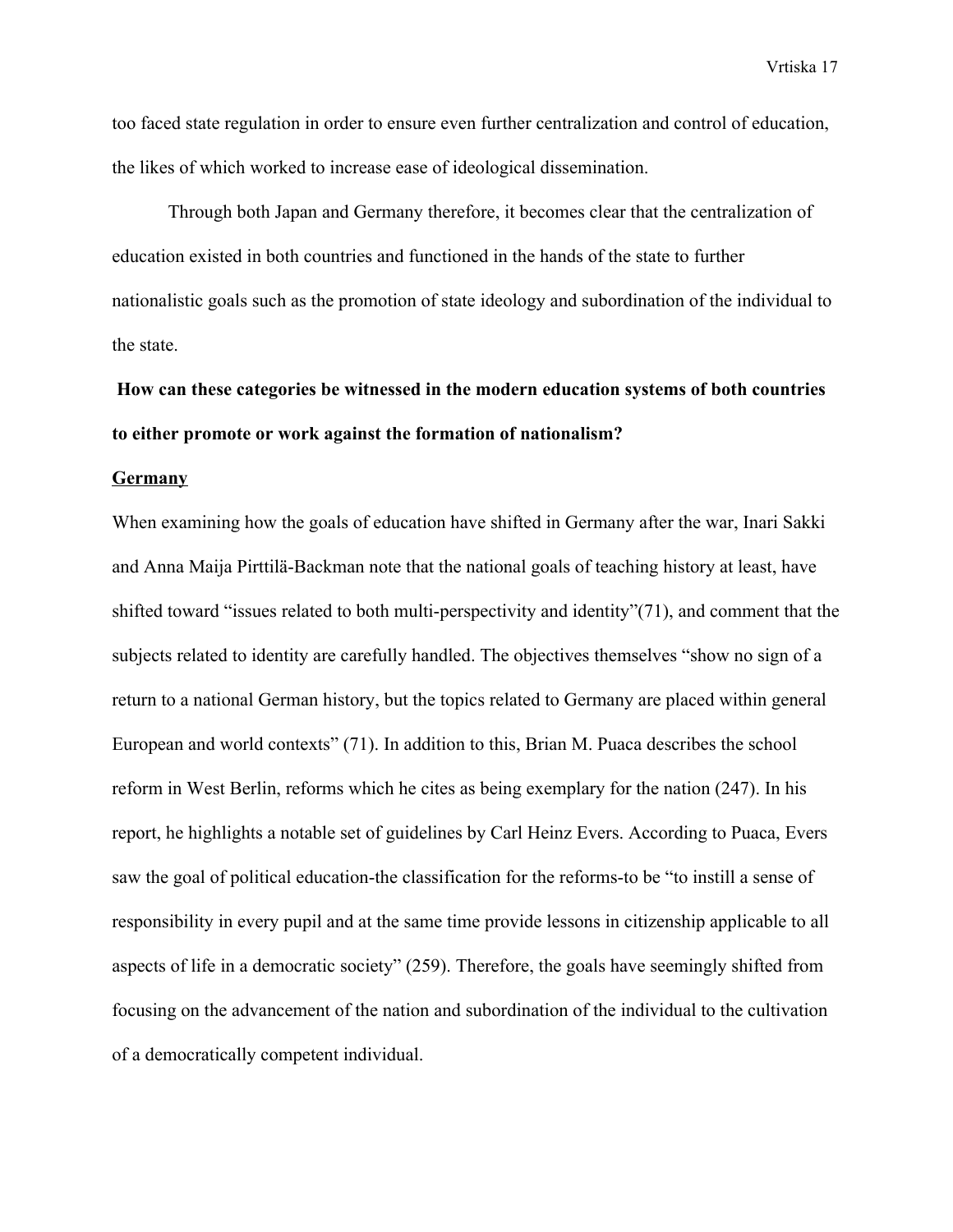In regards to identity, this same idea of Evers about a sense of responsibility and citizenship linked to democratic society remains somewhat applicable (259), as he indicates a transition from the formation of a homogeneous national identity to the cultivation of the individual within the nation. Another aspect that seems to be related to national identity is expressed in Jahyun Chun's study on memories of colonization and war in history textbooks. He describes how the focus on war and colonization in German textbooks is part of "a gradual process to increase awareness of the entire country's responsibility" (569). Notably, he classifies "[such] national incidents [as having] a tremendous impact on forming a country's identity" (569). Rosa-Maria Ndolo suggests a similar construction through education in her article on national identity and collective memory. She notes that although students are never taught that they are directly guilty or responsible for the crimes of their ancestors, from an early age students learn to associate Germany with its Nazi past (62). This is somewhat reminiscent of Masako Shibata's description of Eduard Spranger's view on national identity in the midst of the post-war education reforms, in which he spoke not of teaching people Germanness, but of "educating people in the consciousness of being a German"(122). Buruma notes this transition of national identity as well, commenting that "[s]choolchildren are no longer asked to identify with flags, songs, and heroes, or a carefully constructed sense of historical continuity"(185). He describes this as the lack of the "symbolism of national identity"(185). However, elsewhere in his book, Buruma notes two features prevalent in German education that speaks somewhat to national identity: resistance, as seen through inclusion of resistance heroes (186, 188) and pacifism (25). Therefore, although Germany as mentioned before, seems to lack an explicit promotion of a unified national identity, especially the lack of a developing heroic legacy or model of its ideal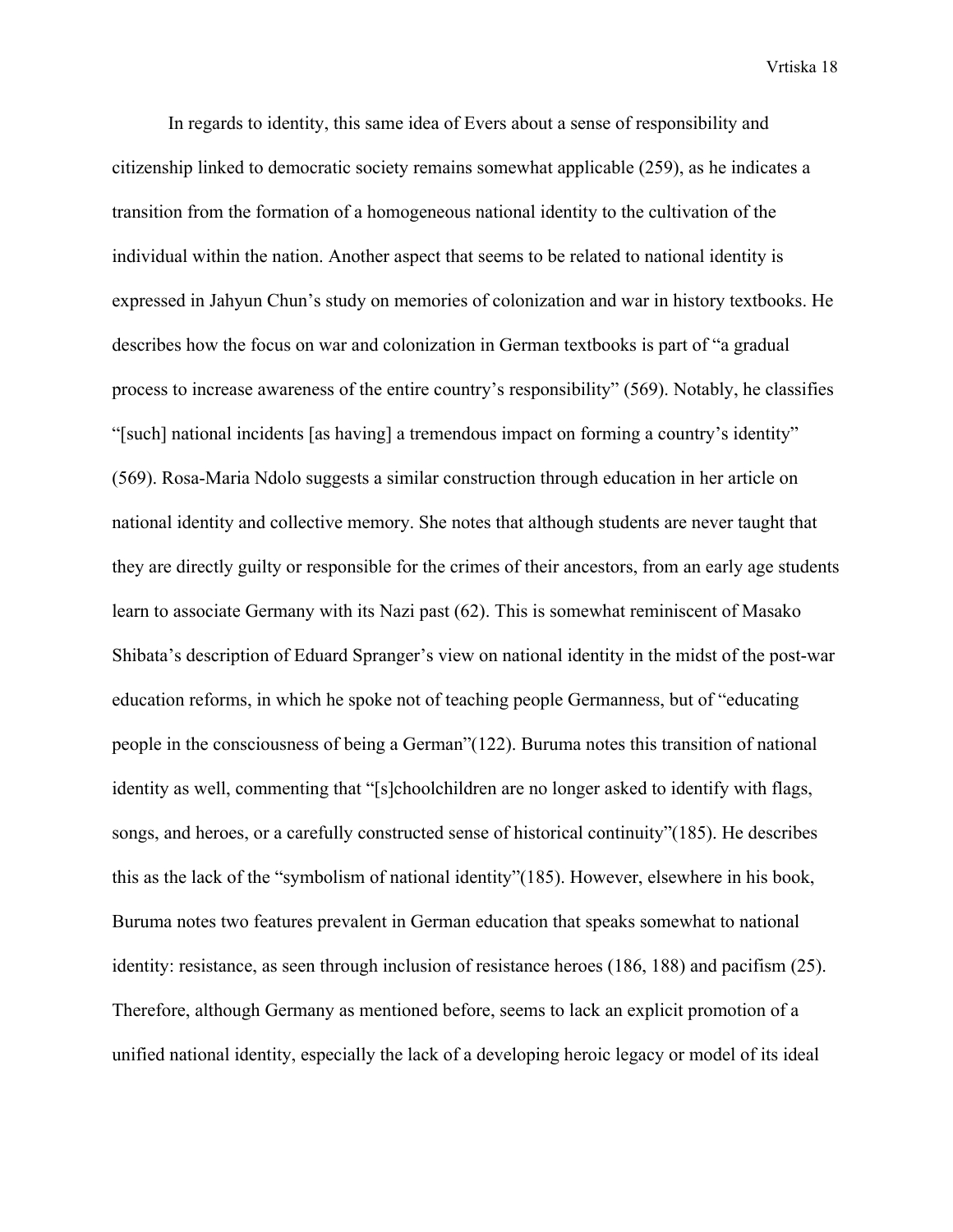citizen, through education trends seem to have emerged that signal a new German identity framed around its guilt. In this way, it seems to not necessarily be nationalistic in the sense of an exaltation of the country, but it does suggest a cohesiveness of sorts.

 Closely linked to national identity is, of course, history. Jahyun Chun describes the general shift in the handling of history well, as he notes that "German portrayals shifted from a grand national narrative to a more analytical, social-scientific historiography" (571). In line with this, Puaca mentions in his study on education reform increased inclusion of opportunities for discussion and debate (246), suggesting a shift from the very rigid dissemination of a past narrative to a discussion of history that seeks analysis and understanding, as described by Chun. Perhaps most significant is the inclusion and emphasis by Germany on its dark past. Buruma, Chun, Felix Philipp Lutz (who did a study on historical consciousness in Germany), and Puaca all consider Germany's focus on its darker past in its history noteable, as the country includes clear explanation of the Nazi atrocities, the Holocaust, and more in the curricula of all its young students (Buruma 149, Chun 579, Lutz 55, Puaca 252). In addition, as mentioned above, Buruma notes the inclusion of resistance heroes in Germany's history curricula (186).

Besides these general themes discussed in regard to German history, Wolfgang Geiger summarizes a presentation by Unsuk Han that was given as part of a conference in reflection on global history perspectives in history. In the presentation, Han finds that although textbooks in Korea tend to include a large percentage of European history, German textbooks were containing an average of 3% Asian history (1). The report ultimately recommends including higher levels of global perspectives in history ('Big History') in its Germany's description of the past, the likes of which Germany seems to be somewhat weak on (1). However, Inari Sakki and Anna-Maija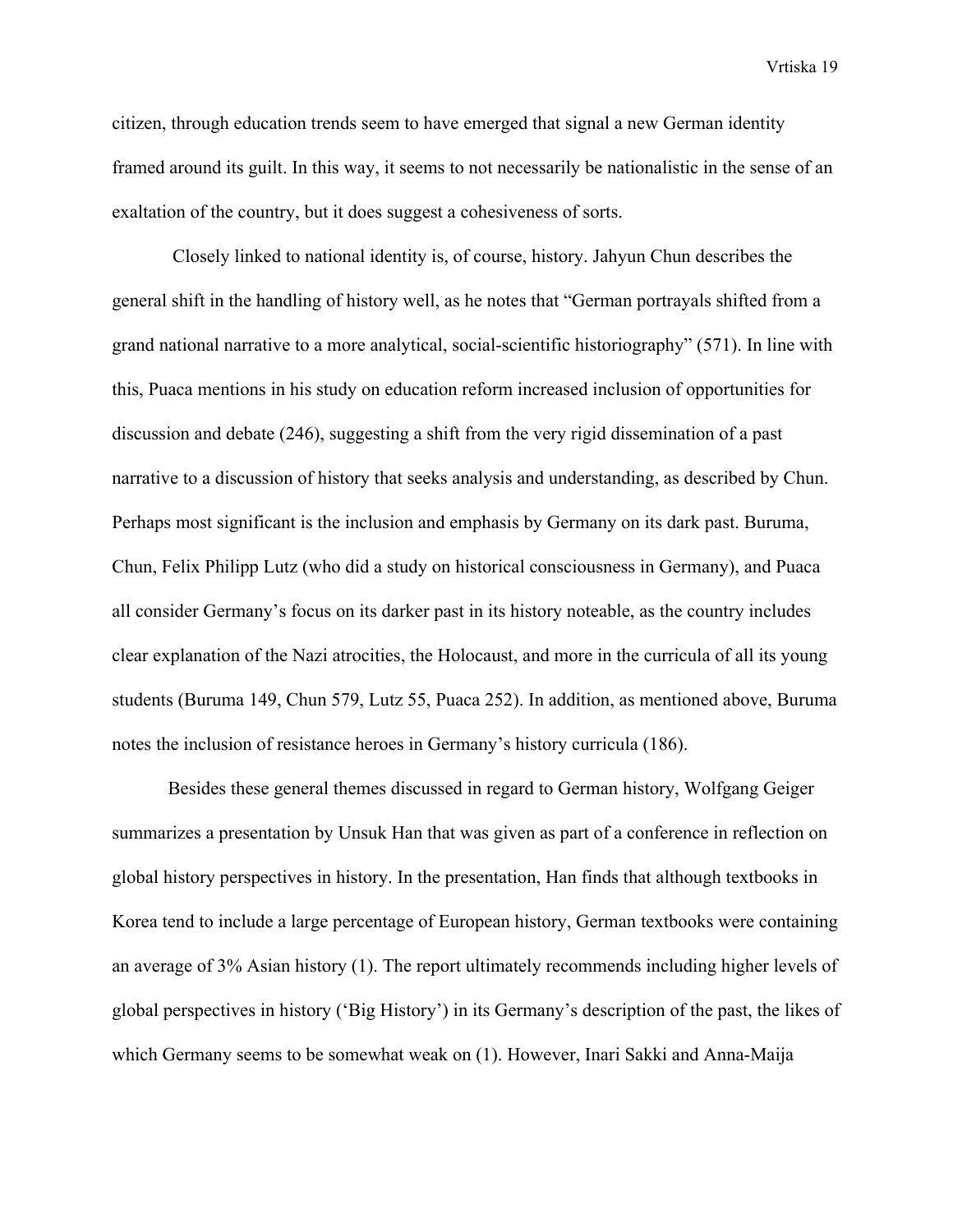Pirttilä-Backman suggest improvement in such fields compared to in the nation's past, claiming that "topics related to Germany are placed within general European and world contexts" (71). Chun seems to indicate the same, as he highlights trends in textbooks to not assert national myths or ideas of nationhood, but rather to "allow European and world history the same curriculum time as Germany's national history" (580). He also notes a smaller focus on national history, the likes of which when included, center on contemporary history, particularly 20th century history, rather than glorified pasts (580). Despite this, Han's findings at least suggest a focus on Europe, which could potentially relate to an emphasis on an increasingly united Europe. In summary then, history seems to have shifted from glorious, romanticized views of the past to analytical, multi-perspective looks at both the good and the bad that seek not only to know, but to deeply understand Germany's past. The goal then appears to be directed away from elevation or allegiance to state, as had been the trend in the pre-war period. In addition, although there is a shift from an overly national approach to history, there seemingly remains a concentration on Europe.

Lastly, in relation to control of education, Inari Sakki and Anna-Maija Pirttilä-Backman describe how "each of [Germany's] sixteen state governments (*Laender)* makes decisions about its own curriculum" (71), while the Conference of Ministers of Education is able to formulate recommendations for "a national approach to educational issues" (71). Jahyun Chun discusses this decentralization further in his study on textbooks, and notes minimal state intervention in the writing of textbooks, instead relying on teachers-who "dominate[] the creation of curricula and textbooks based on their strong claim to professionalism"-and institutions such as the Georg-Eckert Institute for Textbook Research, which assists in forming curricula and that even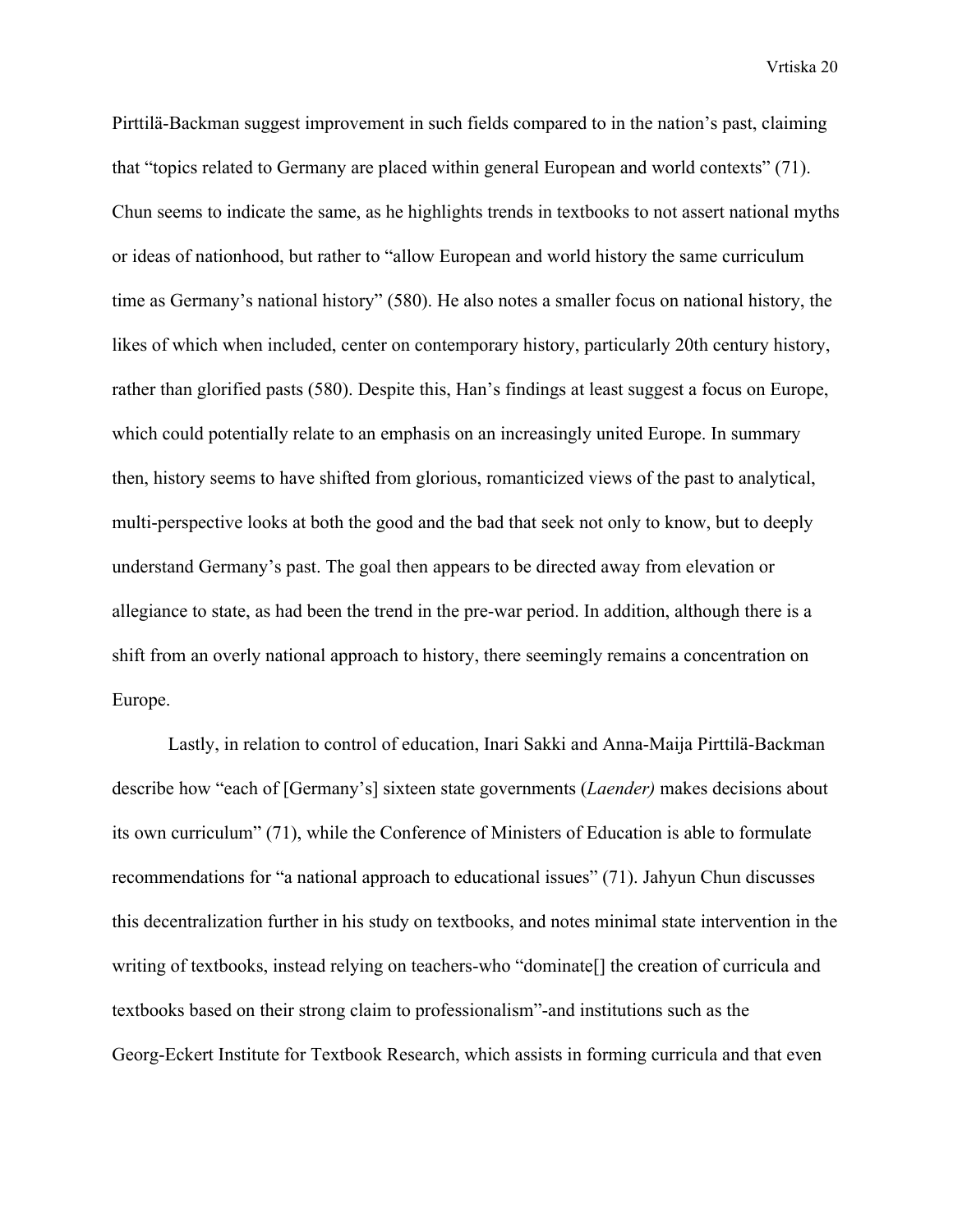"initiated the set-up of a textbook commission with other countries" (581). Brian M. Puaca adds to this, discussing how democratization reform was done at the local level and that grassroot efforts by teachers were eventually standardized (246), which highlights early control at the local level. In addition to just an overhaul of the structure, Puaca notes how schools were structured to encourage the further democratization of society, even the relationship between the students and teachers shifting from one of control to respect (260. 264). In this way, it appears that schools were not only decentralized to begin with, but were structured to encourage further prevention of consolidated state power. In his research, Puaca also describes several of the guidelines that held a heavy influence in Berlin (considered to be exemplary to other states), such as those by Joachim Tibertius and Carl-Heinz Evers. The outlines, as discussed briefly earlier, suggest curricula at each school level such as themes to cover in each school year (250-252). Puaca seems to suggest widespread incorporation, but qualifies this by explaining how teachers then were able to try out the guidelines at their own will, make alterations and suggest improvements to them, and ultimately reform the guidelines to best suit the classrooms (256-257). Therefore, through both the development of textbooks themselves, as well as the specific curricula and manner of teaching, there appears to be a large decentralization in education that puts education in the hands of educators-not politicians, thereby preventing state manipulation of education.

### **Japan**

In post-war Japan, the development of goals of education has been significant. As Ian Gibson explains in his tracing of the post-war education reform, during the initial post-war occupation period, the 1947 Fundamental Law of Education was established which detailed the basic right of every citizen to education in Japan. As such, education was framed as a right rather than a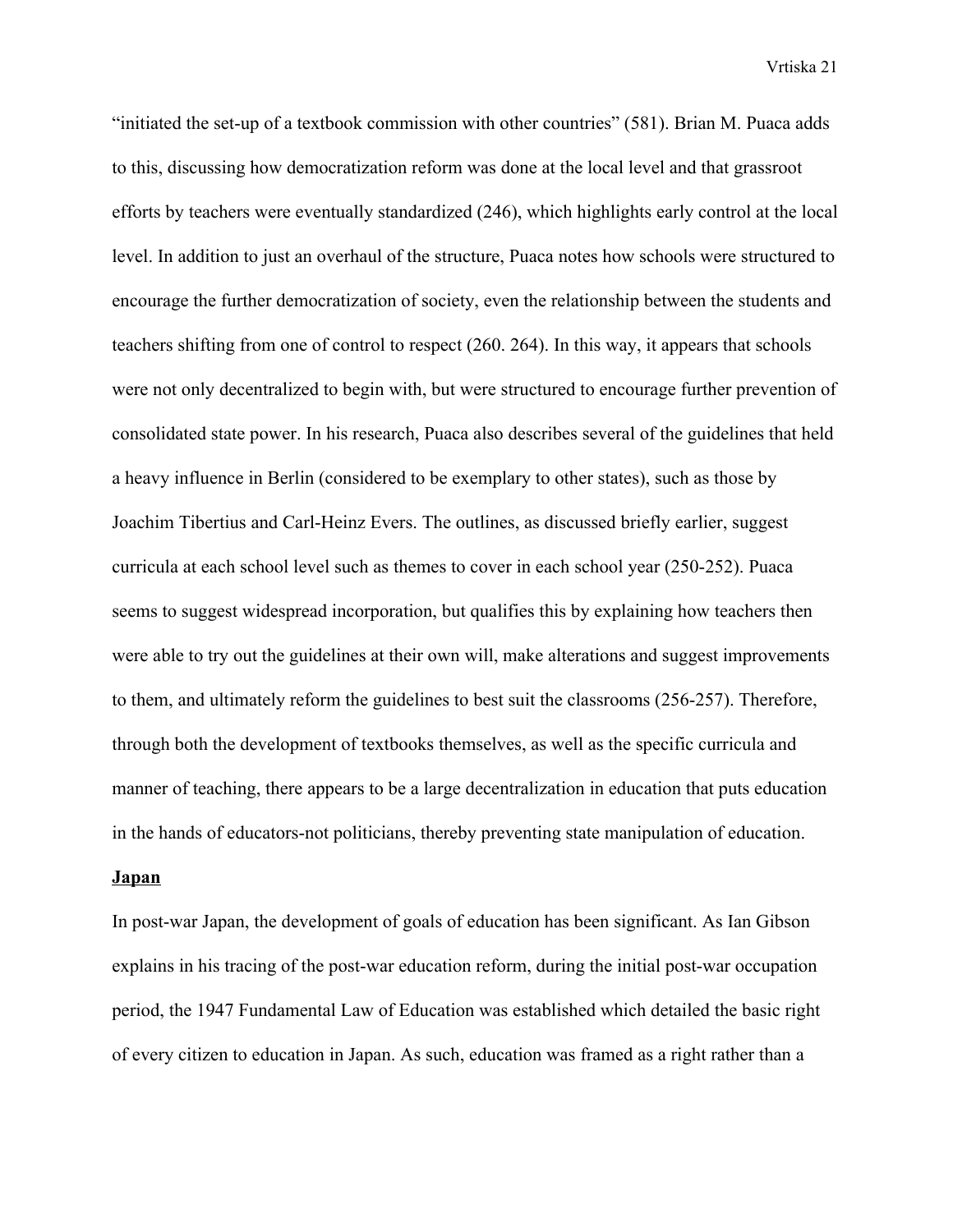duty, as well as a freedom and an expression of individualism rather than an issue of control and conformity (111). Tetsuya Kobayashi elaborates on this as he examines the changing education system in Japan, noting that the law followed the general spirit of the Constitution, particularly in its emphasis on education as an equal opportunity and freedom (55). He describes that initially, the goals surrounding education were nearly universal (58-59). However, Kobayashi notes a shift in goals as he stresses the long-standing power of the Liberal-Democratic Party, whose handling of education can be summarized by 1) a regard for "education as a political tool for national solidarity and stability" 2) the development of education as a means of economic and industrial development and 3) the strengthening leadership of the central government in education (68). Ian Gibson follows this shift, paying attention to how the Nakasone Model in the eighties stated its goals to be to encourage patriotism and filial piety among students (113). He also notes, similar to Kobayashi, an increased focus on bolstering the economy through education (113). Most notably however, Gibson demonstrates this change in goals as he describes the Liberal Democratic Party and New Komeito Party's revision of the Fundamental Law of Education in 2006. The revision was the first since its creation and includes that "student's cultivate 'an attitude that respects tradition and culture and love of the national homeland that has fostered them<sup>3</sup> (113). Mitsuru Obe reiterates this, noting that "[l]ove for the nation and respect for its traditions and culture were established as official goals of the Japanese education system"(1), indicating a clear refocusing of the goals of education to the cultivation of the country and national unity rather than solely the individual. Despite this, Kobayashi argues that these goals are not shared nation-wide, as many teachers disagree and are unhappy with the stated goals (104). In addition, Kobayashi notes a tradition for education to be met with zeal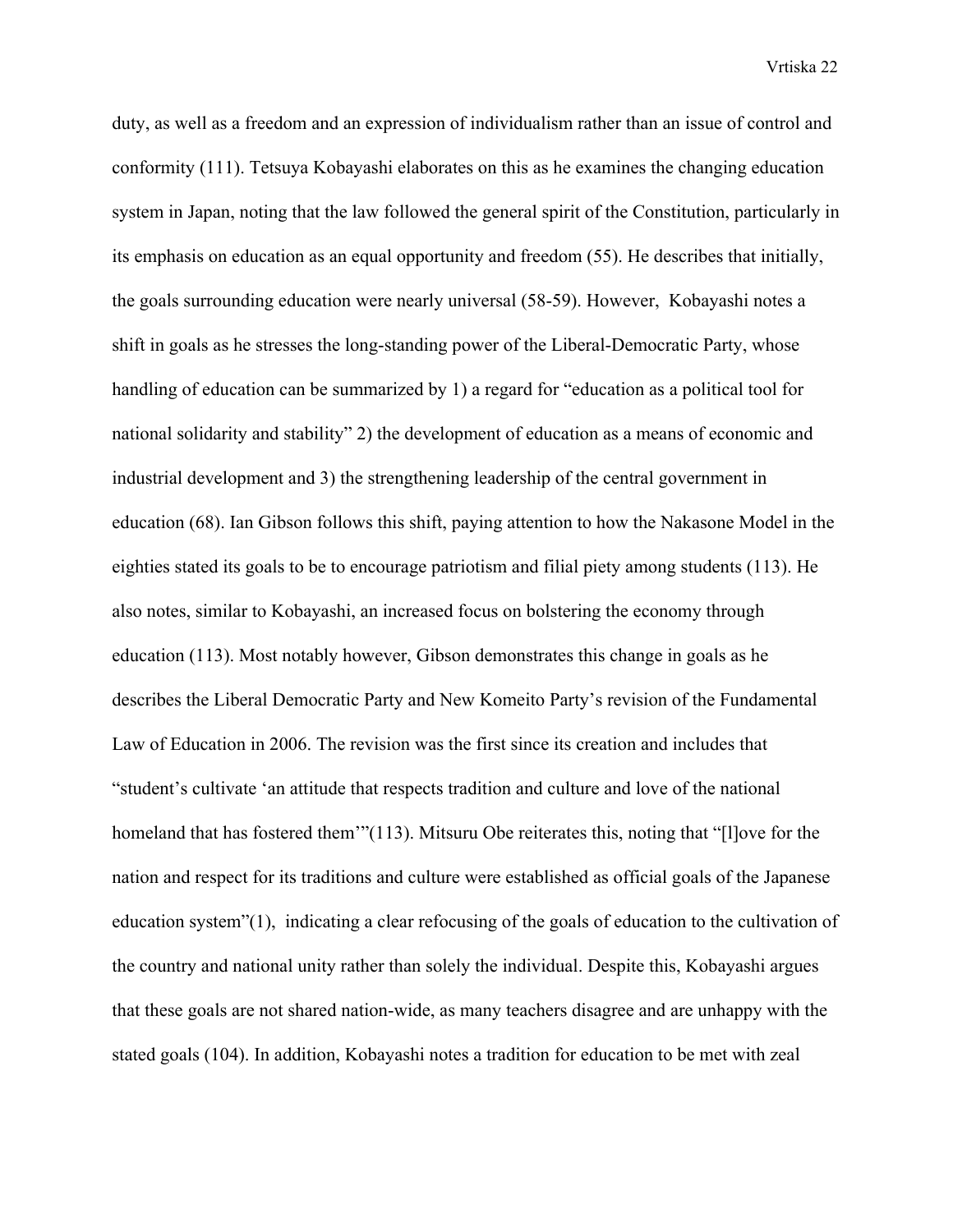among participants, as its viewed as a method for personal advancement (107). Therefore, there exists simultaneous goals of personal cultivation at the local level and development for the nation at the government level, the latter being more similar to the pre-war nationalistic goals.

In regard to national identity, there seems to be more concrete trends of shaping national identity than in Germany. For example, Kobayashi notes an early attempt at this in 1966 with the issuing by the Central Council for Education of "The Image of the Ideal Japanese", which listed sixteen qualities related to their cultivation of character as an individual, member of the family, member of society, and as a national of Japan" (63). Included in the ideals related to being a national are a sense of patriotism, a respect for the symbol of the state, and "excellent national characteristics" (63); however, other ideals listed throughout the document range from personal development, having a strong will, and an emphasis on education at home, to devotion to work and social welfare, societal norms, and more (63). This explicit outlining of the 'ideal Japanese' is a clear attempt at the formation of a national identity, the likes of which could potentially be used to describe accepted 'in' groups and 'out' groups in addition to promoting subordination to the collective state. Another example of this is argued by Ian Gibson, as he discusses the international education movement under the Nakasone education model in the eighties. He explains that although the movement might initially look harmless or progressive, the rhetoric surrounding the it "encapsulated the dominant nationalistic view of *kokusaika* [international studies] as the preservation of Japanese economic power, identity, and national unity" (113). It was, he argues, more about defining and protecting cultural barriers rather than transcending them (113). Lincicome makes reference to this movement as well in his explanation of the pre-war internationalization movement which sought to establish Japan as a dominant power,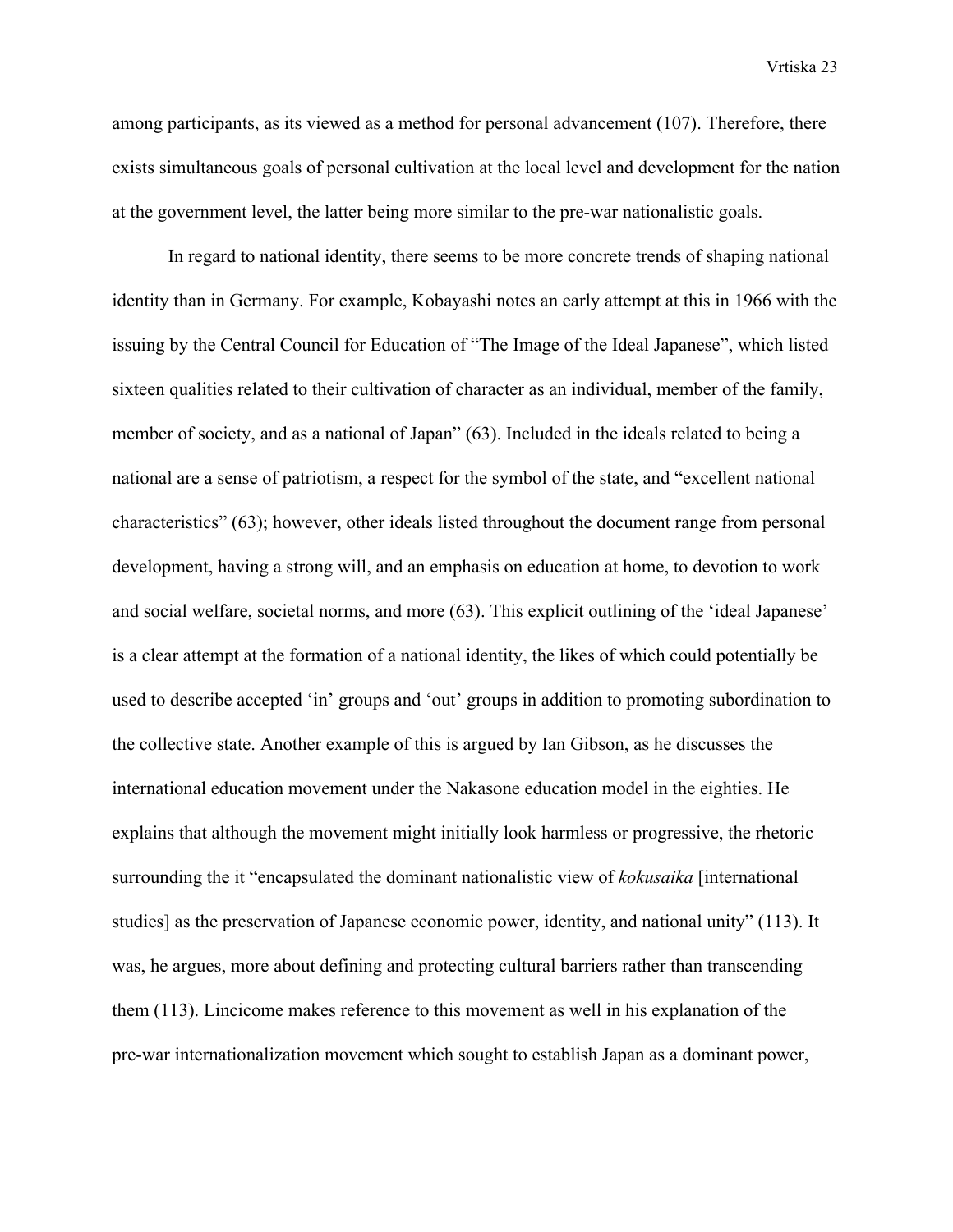arguing that the two movements are highly similar in nature (357). Therefore, although not specifically about curricula, education is implied to be manipulated once again in order to protect a specific identity of the nation. In addition to discussion of the international education movement as part of national identity formation in education however, Gibson also discusses the introduction of the wartime symbols of *Kimigayo* and *Hinomaru* (the national anthem and standing for the national flag) in schools (114). Ian Buruma discusses this too, drawing parallels to the pre-war years (200). Together, both contributors emphasize its controversy as a symbol, consistently debated between being either an image of patriotism for Japan or indoctrination related to national unity/love for country (Buruma, 200, Gibson, 114).

Perhaps most central as of late to the debate surrounding national identity formation within education is the reinstatement of moral education within Japanese curricula. The Ministry of Education outlines Moral Education on their website and states its general purpose:

"Moral education aims to develop a Japanese citizen who will never lose the consistent spirit of respect for his fellow man; who will realize this spirit at home, at school and in other actural life situations in the society of which he is a member; who strives for the creation of a culture rich in individuality and for the development of a democratic nation and society; and who is able to make a voluntary contribution to the peaceful international society." (Ministry of Education, 1).

The subject of Moral Education has existed for a long time in Japan. Kobayashi describes its early post-war development in a wide-variety of subjects as a means to promote a proper understanding and affection for Japan and its culture. Kobayashi argues that "These new directions in moral education and the teaching of history and geography emphasized national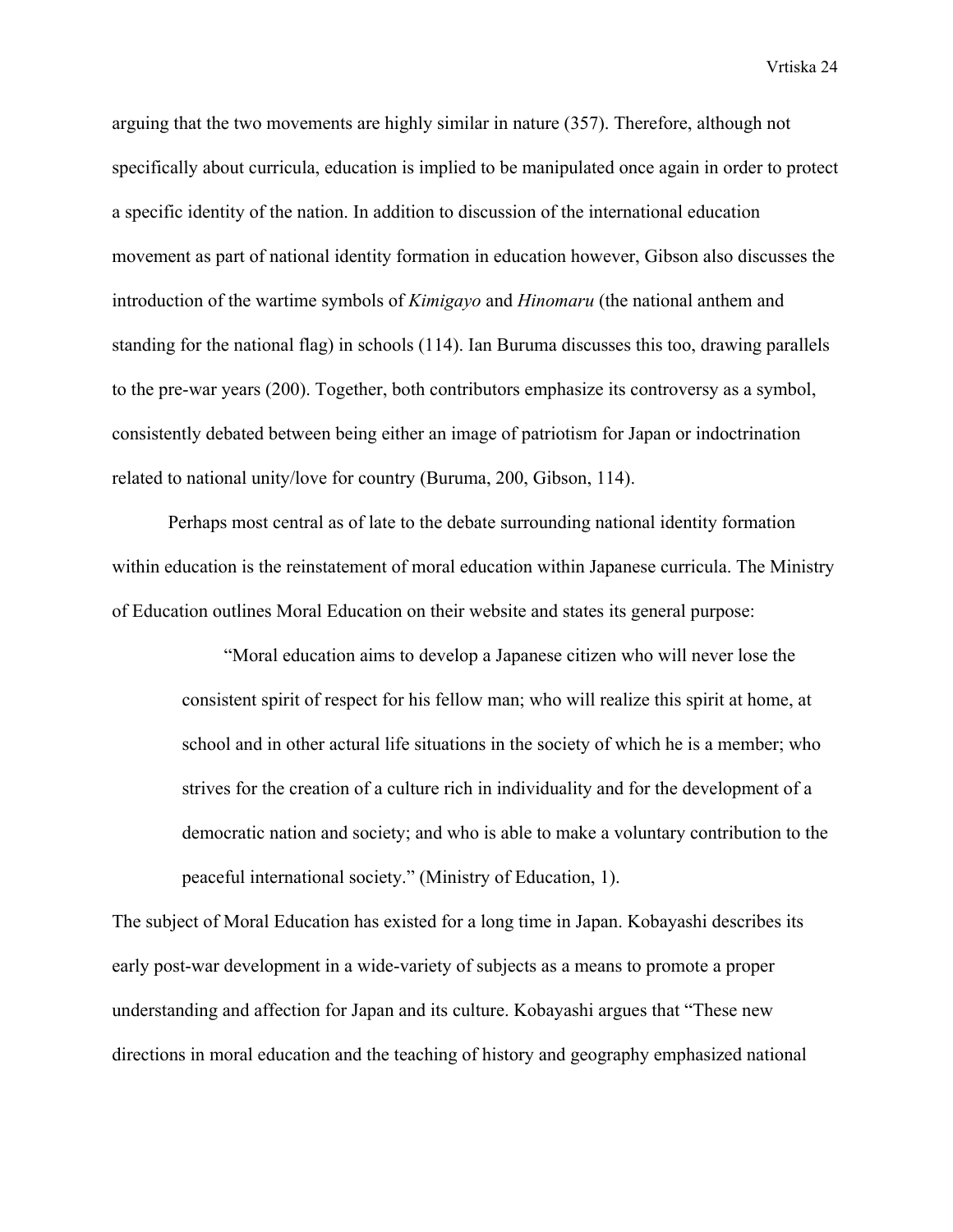identity and clearly indicated a shift in the aim of national education from universalism to particularism or nationalism" (61). Michael Hoffman and Obe Mitsuru discuss its further development. Hoffman notes its 2018 transformation from a gradeless topic with informal lessons into a nationwide official school subject. He argues that despite its divergence from pre-war severity, the idea of a class with grades and curricula is in itself troubling (1). Obe discusses this further, noting that as part of this education initiative, new classes will feature textbooks which previously did not exist as part of the post-war moral education. The new books incorporate the earlier mentioned guidelines for education (1). Due to this development, Obe references rising fears, particularly among the more liberal Teachers Union who assert that Moral Education forces values on students (1). Despite this, Obe admits that a large portion of Japanese support the general idea of ethics education (1). Therefore, although the topic is debated, moral education seems to be developing from a simple promotion of cooperative values to a more prominent instillation of ideas about national identity into its students through official curricula.

Finally, both Ian Buruma and Martin Fackler, in their discussions on post-war textbooks, note the emphasis on Japan being an anti-war, nation of peace (Buruma 104, Fackler 1). Buruma in particular links this to the Peace Education Movement, which he argues, in examining the horrors of the past, mines out a message of world peace, with Japan serving as its symbol (104). Due to this, both Buruma and Inuzuka postulate that Japan cultivates its identity more around that of a victim than an aggressor (Buruma 93-94, 98-99, Inuzuka 143), the likes of which although good in nature, could be seen to ignore harder aspects of Japan's history in order to promote a greater affection toward the nation.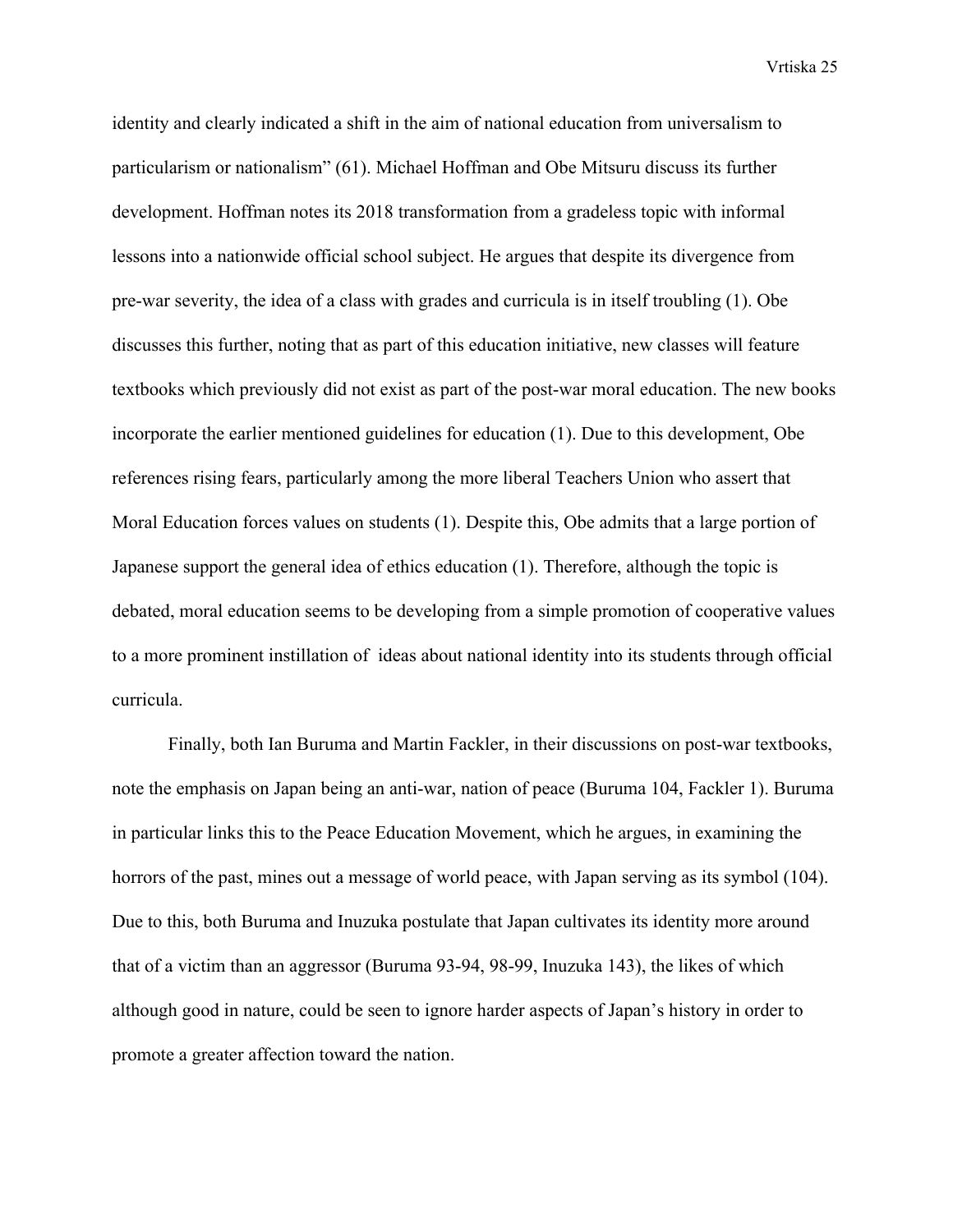In general then, there appears to be definite trends toward the promotion of a national identity or national unification, as well as a certain level of dedication or love for the country; however, protests at the local level may call the success of such goals to question.

One of the most controversial aspects of Japan's education system is its handling of history. In particular, the subject of textbooks comes up repeatedly in relation to Japan. Jahyun Chun describes the history in textbooks most basically, explaining that the empiricist historiography was largely retained in Japan, as history is taught with little focus on cause and effect (570). Kazuya Fukuoka notes this too in his study on historical memory in Japan. Although he ultimately emphasizes the importance of other factors and memory devices besides merely textbooks, he describes the history presented in most textbooks, based on his own examination and corroborating interviews with students, as shallow, with little emphasis on cause/effect (91). As a part of this, he also notes a relatively even distribution between subjects, with each subject, no matter the nature, receiving a similar amount of attention in the textbooks (91). This trend also extends to controversial subjects. As Jahyun Chun (574-575) and Ako Inuzuka (136, 138) argue, when controversial topics such as comfort women are included, the topics are covered vaguely. Chun argues that not only is information on the colonized and marginalized rarely included (574), but when it is, euphemisms, unclear wording, and other attempts to avoid negative descriptions of the events are prevalent (574-575). In his study, he explains that this is not just in certain, random textbooks that this occurs, rather he traces these patterns in even the three most popular textbooks in Japan at the time (circa 2006) (575). Inuzuka confirms this, arguing that even the more critical textbooks are often vague in their descriptions (138). Inuzuka also connects this vagueness to the ongoing controversy surrounding Japan's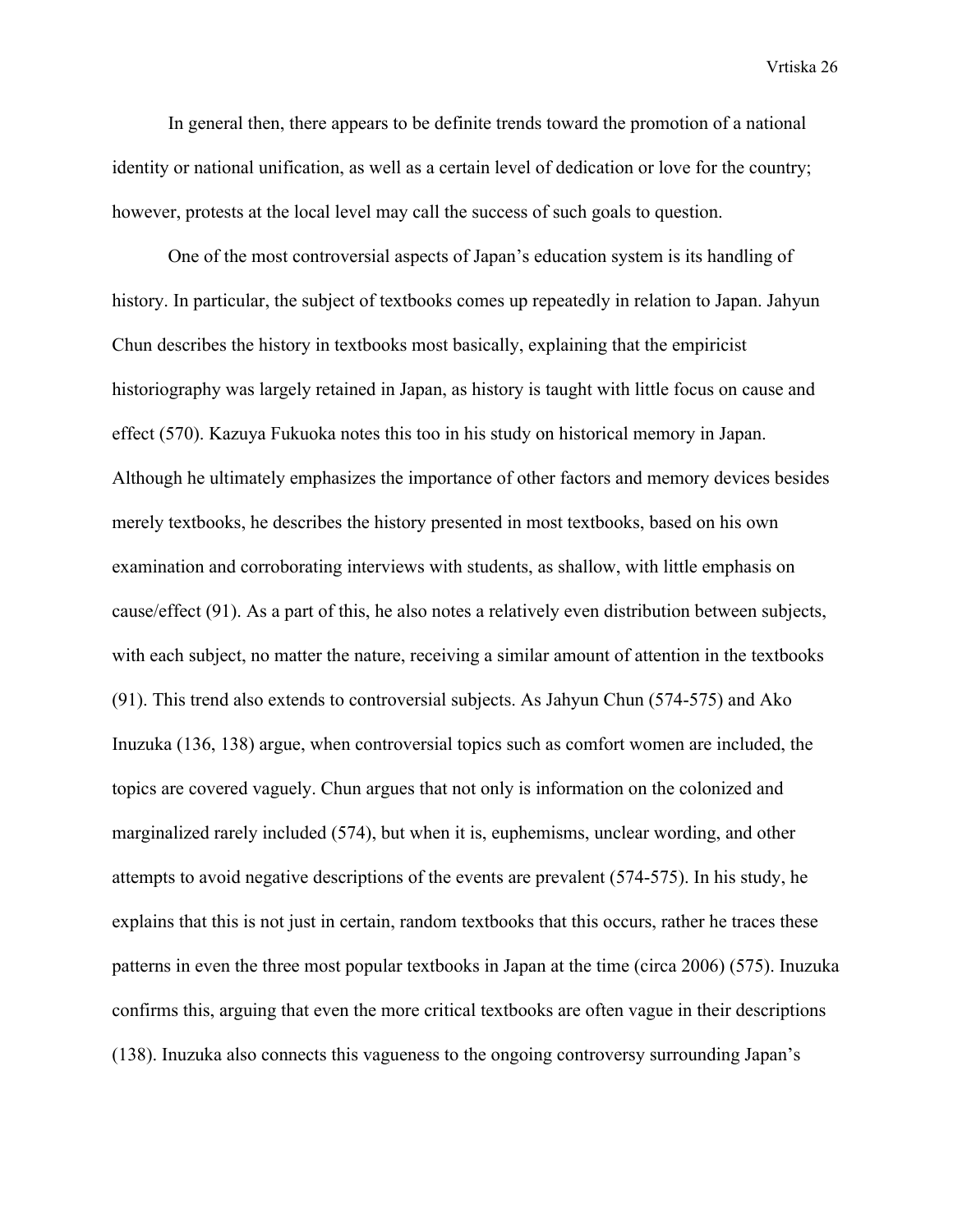collective memory during the war, which he claims "shapes and reshapes history as myth" (134). As an example of this, Inuzuka examines the infamous Fusosha textbook, which he concludes goes so far as to glorify the Japanese military past (143). Ian Buruma mentions this ongoing debate surrounding textbooks as well, explaining the movement as back and forth 'reforms' to history curricula that come by means of "purging textbooks of all facts that might stand in the way of healthy patriotic pride" (xii). In textbooks alone then, there is a clear attempt to whitewash Japan's history, which could be seen to somewhat mythologize Japan's past in some rare cases through glorification of its military, and in more frequent cases, by avoiding its wrongdoing.

In addition to the role of textbooks in history education however, Fukuoka and Gibson both comment on the influence of the high intensity exam system in Japan. Both of them argue that the focus on test-taking curbs space for critical discussion of historical subjects in classroom, which contributes to a shallow discussion and education of critical topics (Fukuoka 91, Gibson 115). In doing so, schools avoid looking critically at what led to incidents of the past. In addition, Fukuoka in his research observes how the examinations shape the curriculum focused on in class. He asserts that subjects not stressed in the exams are subsequently not stressed in classroom. This becomes particularly significant as exams tend to focus on pre-modern history, skipping largely over modern history (91). In turn, even outside of textbooks, the subject of Japan's military history and controversial role in the war tends to be avoided. In addition to this, because the emphasis is placed on pre-modern history, the focus of history appears to remain largely Japan-centric.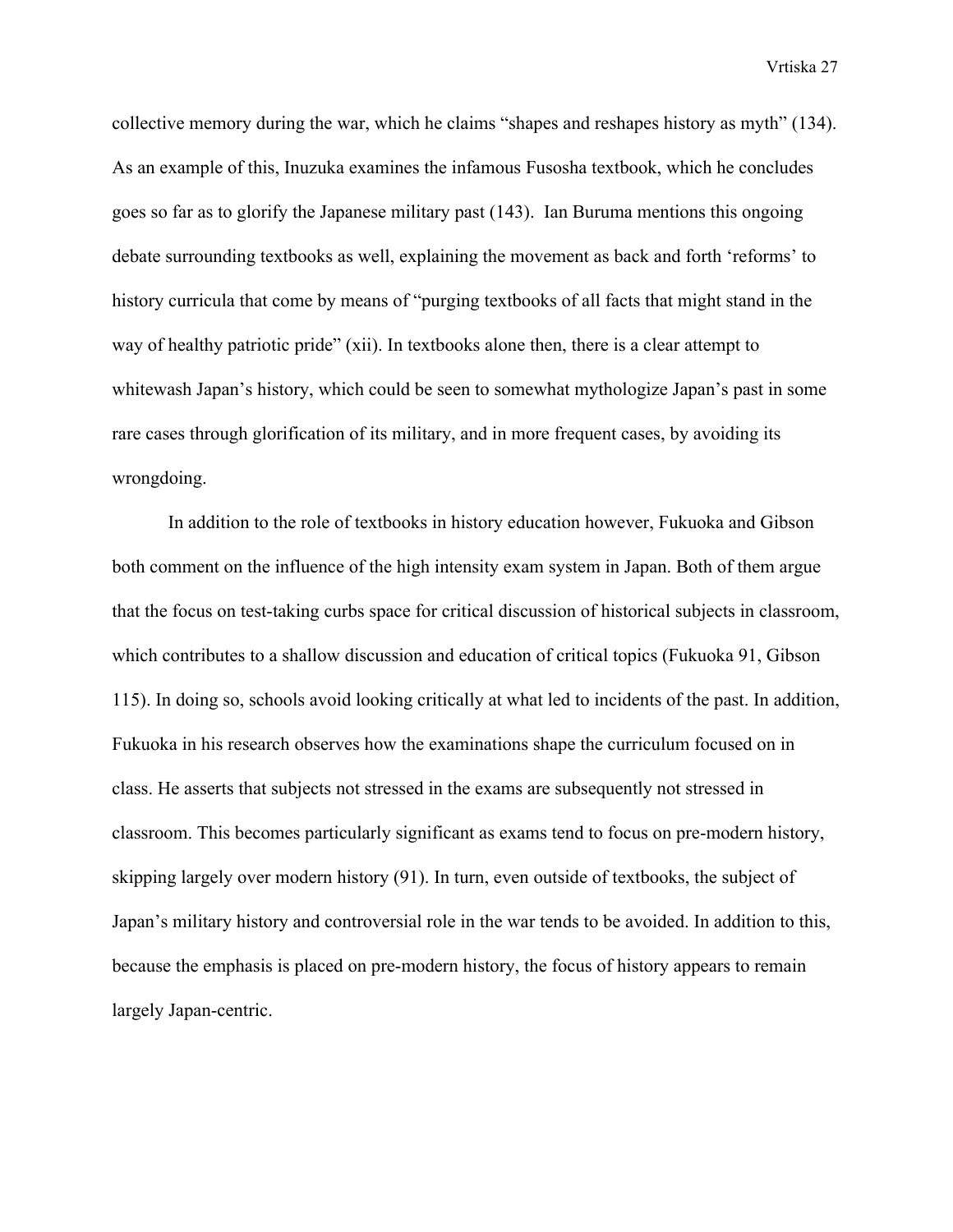However, in discussions related to history education in Japan, the role of teachers is essential because as Buruma, Kobayashi, and Gibson note, there is a conflict between the conservative Ministry of Education/government and the generally more liberal teachers, in particular the Teachers Union (Buruma xii, Gibson 111, Kobayashi 160). For example, the most controversial of textbooks, which at times are known to glorify Japan's military past, are rarely adopted by teachers in classrooms (Fukuoka 86, Gibson 115). In addition, Fukuoka emphasizes the importance of the views of the teachers themselves, some conservative, but many, liberal and more intent on teaching about Japan's past (94). However, he also notes that due to the controversy surrounding said subjects, they have been known to be skipped over or avoided to bypass awkwardness (94). Included in this are many teachers who are proponents of Peace Education (94), which Buruma cites too as a popular branch of history education (98). However, as mentioned earlier, Buruma and Ako Inuzuka both suggest that there is oftentimes a trend, even in Peace Education, to view Japan more prominently in the role of victim rather than aggressor (Buruma 93-94, 98-99, Inuzuka 143). This could also suggest the preference of one history over another, which in turn also downplays or pushes out the darker elements of Japan's past. Through these various elements then, it becomes clear that the history taught in the classroom is not bound to what gets included in textbooks, instead, teachers have the power to elaborate on the more controversial subjects of Japan's past and in doing so, have the power to counter nationalistic aims that might be otherwise promoted. However, certain trends or policies backed by teachers could also serve to further direct emphasis on certain historical narratives over others.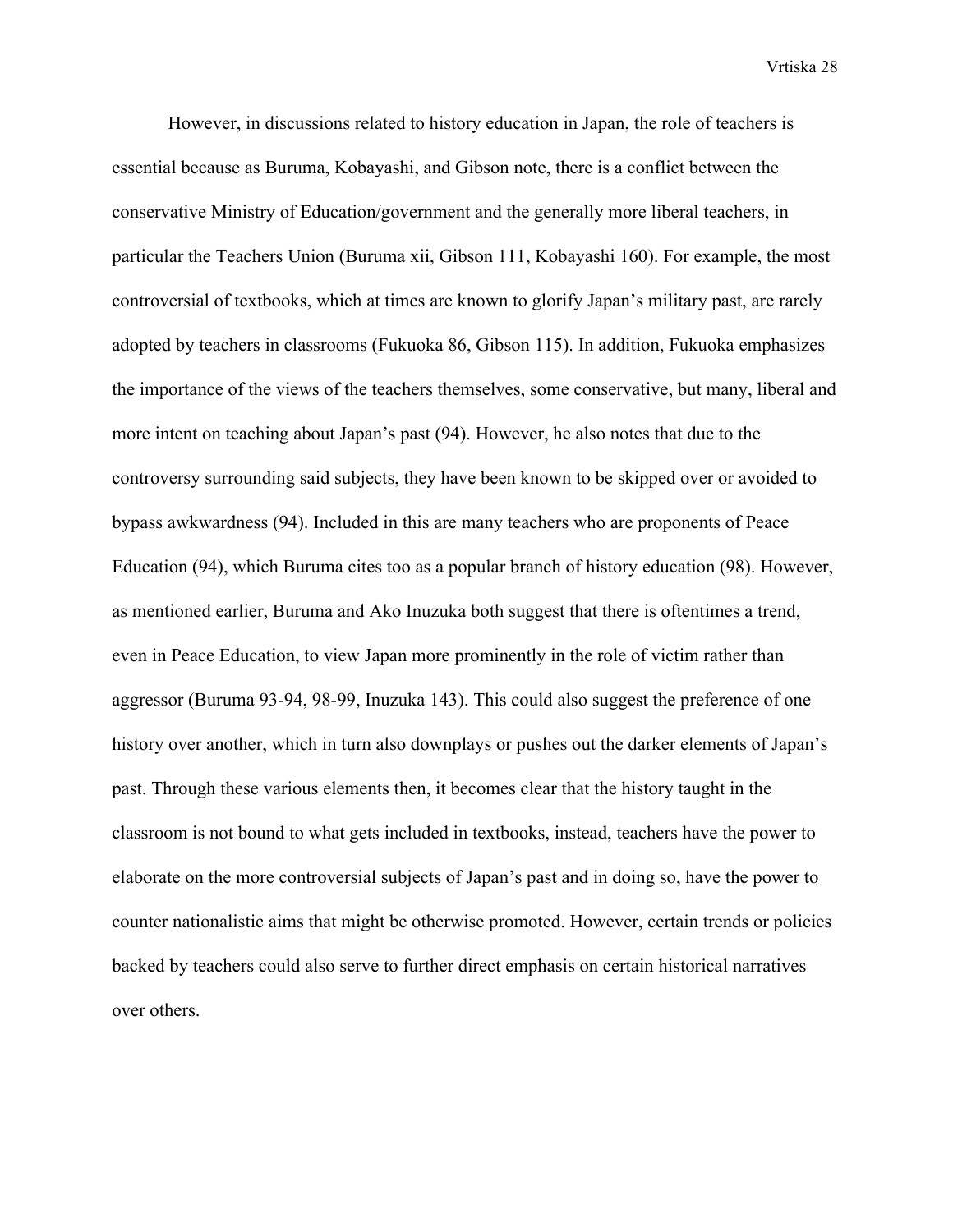The subject of control of education is heavily related to history education in Japan. During the occupation period, both Gibson and Shibata assert that the precedent for continued centralized control of education was set by the Americans, who used the Ministry of Education to their advantage in their attempted reforms (Gibson 111, Shibata 84). Kobayashi elaborates on this early centralization, explaining the Ministry's control as detailed in the 1948 Board of Education Law and the 1949 Ministry of Education Establishment Law, which note the Ministry's authority over conducting studies and laying out plans for the promotion of education, as well as its ability to set standards in regard to structure, conditions of schooling, and content in curriculum (71). Both Kobayashi and Gibson argue however, that the primary seizure of control came shortly after the occupation period with the Liberal-Democratic Party's 1958 amendments to the Enforcement Regulations for the School Education Act (Gibson 112, Kobayashi 71-72) which set that curriculum in public schools must meet the standards of the Ministry (72, 125). Gibson relates this to not only to the control over Moral Education (112), but adds that "[b]y 1961 a system of teacher appraisal had been established along with textbook screening, an achievement test to measure children's progress and the nomination-as opposed to election-of administrative staff to local Boards of Education" (112). Buruma cites this also as an example of the government seizure of control (192). Throughout this time, as well as nearly consistently into present day, these policies have been in the hands of the same Liberal-Democratic Party, who as mentioned previously, have been increasingly characterized by their attempts to strengthen the government's role in education (Buruma 10, Kobayashi 68).

Most central to the conversation around government control of education however, is the discussion around the censorship of textbooks. Ako Inuzuka discusses the history and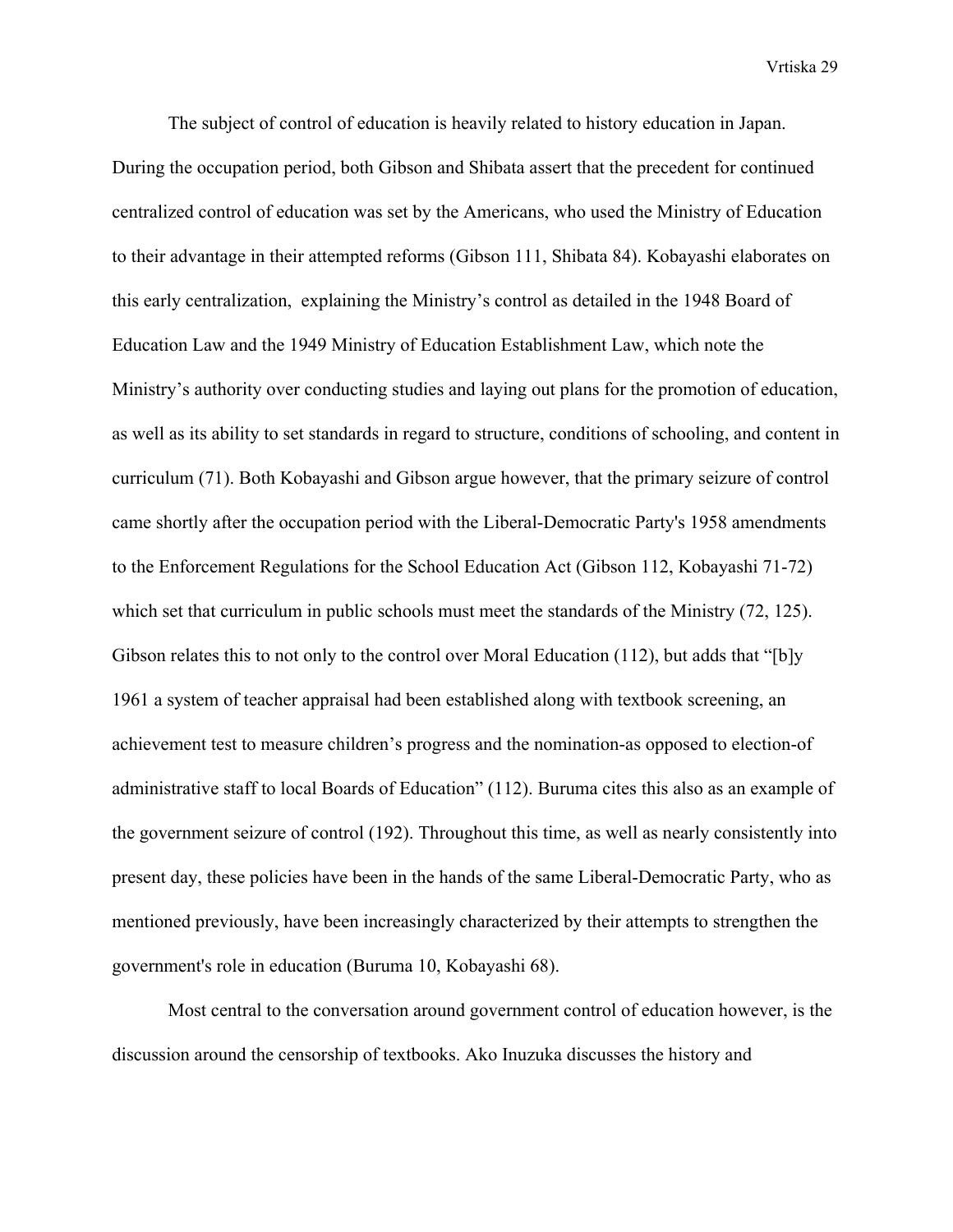development of textbook screenings in Japan with a special focus on the controversial Fusosha textbook. He details how prior to release, all textbooks must pass through the Ministry, many being sent back with revisions before they can be published (134). He asserts that historically textbooks have softened historical events due to the watchful eye of the Ministry, which frequently flags books considered a threat to patriotism (135). He notes other often censored content such as anti-patriarchal or socialist ideas (135). Ultimately, he argues that "[c]urrent textbook screening in Japan does not only present a hurdle for those who demand historic 'accuracy' for their own texts, it also presents a gate for nationalist, revisionist tendencies whenever they are in line with the conservative forces that run the country" (145). Chun agrees with Gibson in his analysis of textbooks (574, 581). He also details the screening process, and states that the final format and content of each book is in the hands of the Ministry of Education (574). However, Chun also includes the curriculum guidelines laid out by the Ministry which detail "what content is to be placed in each book" (574), which is "made possible through the Fundamentals of Education Act" (574). This relates to an earlier description by him of textbooks as they relate to collective memory, as officially selected knowledge (571), the knowledge placed in the textbooks here being officially selected by the government, which he specifically links this to the strengthening of nationalistic ideology in Japan (574).

In addition to Inuzuka and Chun, Buruma (192), Gibson (114), and Fukuoka (85) all make clear the height of the controversy regarding said policies. However, in addition to control of textbooks, Buruma (200) and Gibson (114) note the government's use of authority to reinstate the national anthem *Kimigayo* and national flag *Hinomaru* into schools, along with the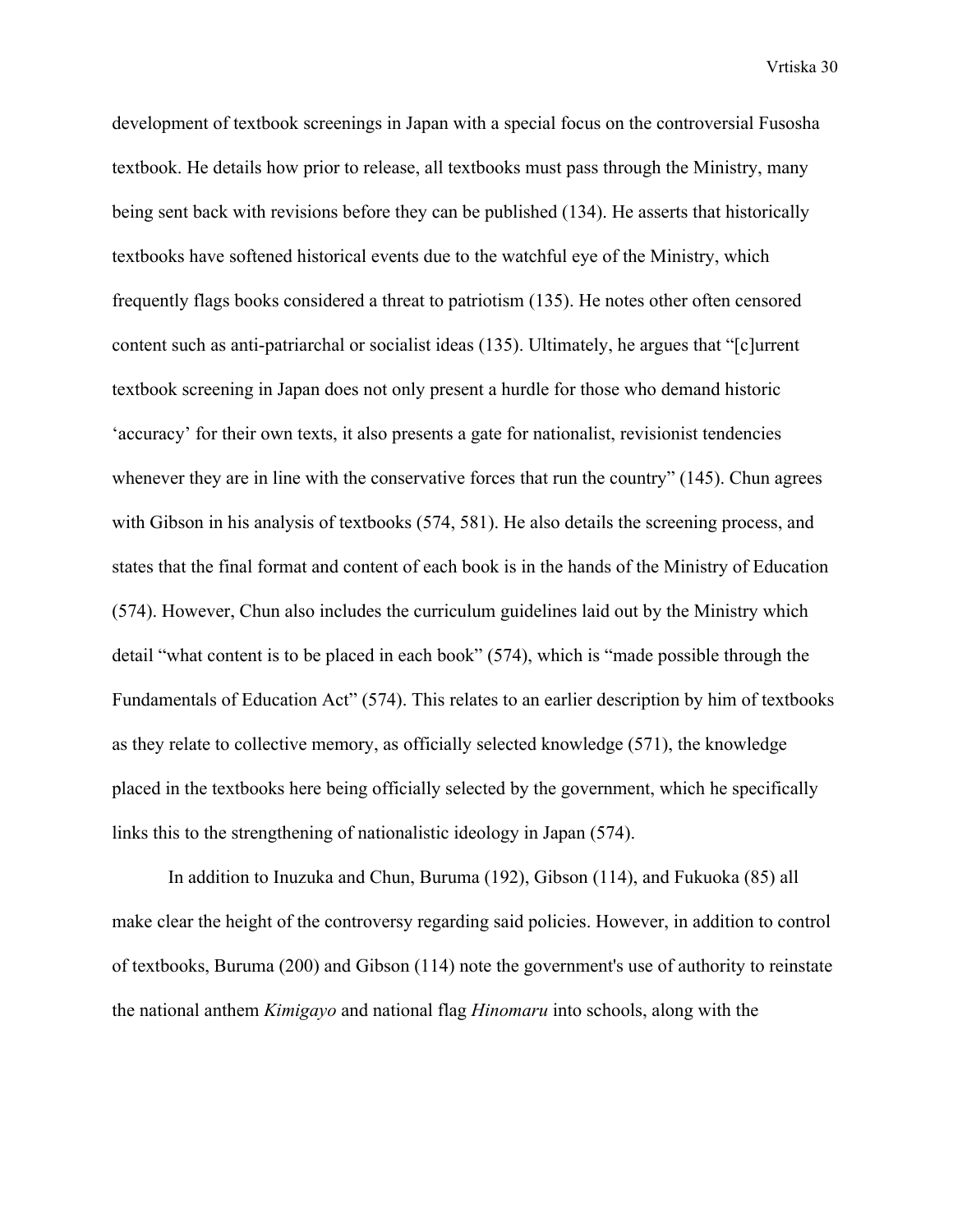subsequent protests against them. Many argue that their reinstatement is too close to pre-war nationalism and attempts to foster allegiance to the state (114).

The reactions against this are reminiscent on some of the other checks to the governments centralized control. Buruma for example, notes how in the Fundamental Law of Education, textbooks, although screened by the government, are allowed to be selected by the schools themselves, not the government (191). Fukuoka references this in his argument against the panic toward controversial textbooks, stating that such controversial books are rarely adopted by schools (86). This is similar to Kobayashi's note that private schools have more freedom in their curriculum requirements than public schools (125), which denotes an alternative to more heavily government controlled education. In addition to also commenting on the adoption of textbooks (115), Gibson includes in his report on education reform the transition of training for teachers from pre-war, government controlled 'normal schools' to independent, liberal arts colleges (111). This allows teachers to be trained outside of government influence. In these ways, despite a strong bureaucratic system, there is still freedom at the localized levels to divert any nationalist trends by the government toward indoctrination.

However, as noted by Fackler, there was a proposal in 2013 by a government-appointed committee to put mayors in charge of local school districts, which is seen as an attempt for more political control over education (1). Therefore, it's clear that the fight between the government and local education leaders remains.

### **Analysis and Discussion**

Based on the research, I affirm that the goals of education, concepts of national identity that are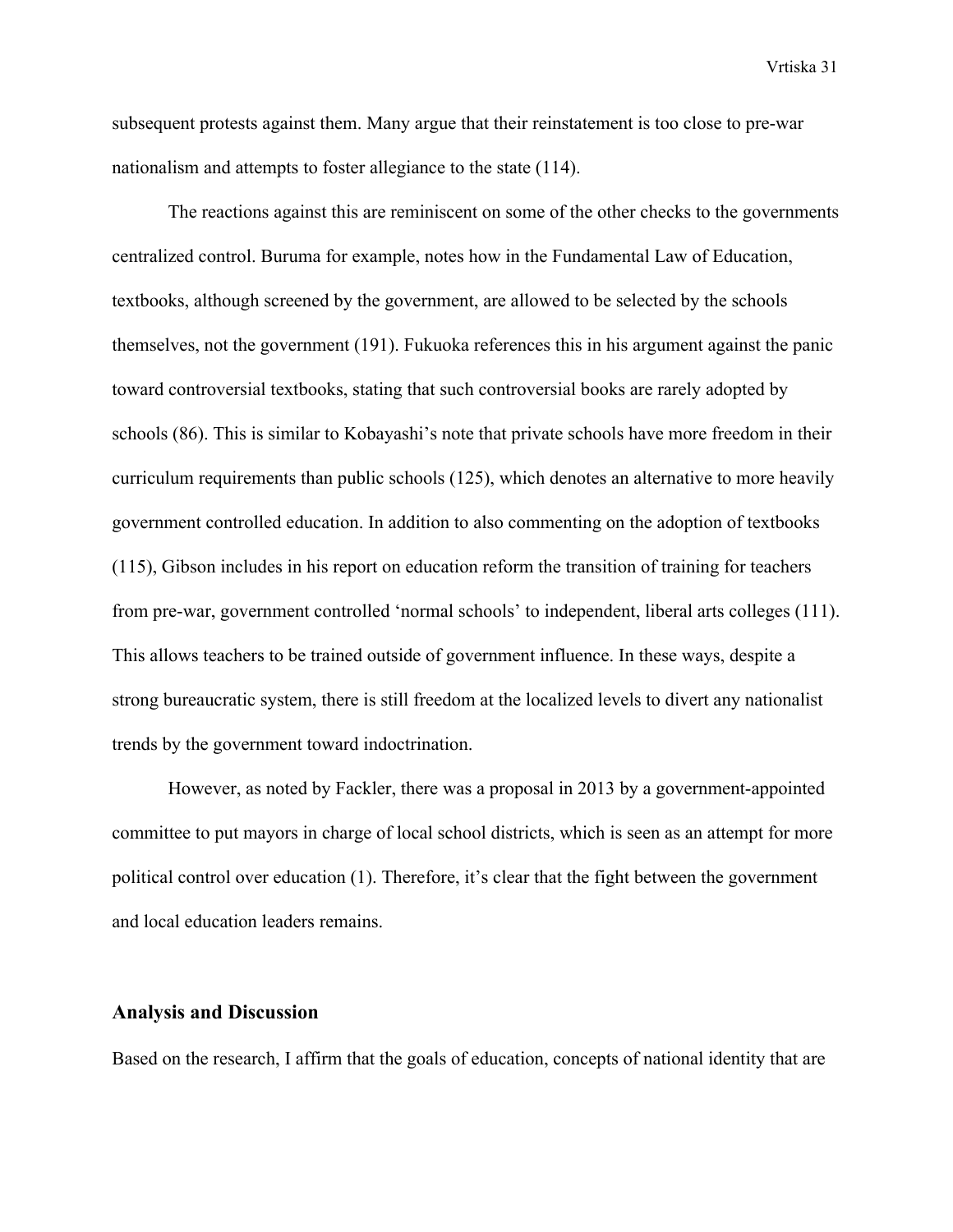taught, history curricula, and control of education all historically have the potential to contribute to the rise of nationalism within a country, in particular because the majority of research I found relating to nationalism and education centered around or included such phenomena. Each of these goals can be traced to relate to the definitions of nationalism, such as promotion of the nation, love and loyalty to the state and its culture, particularly as a unified group, and the subordination or loyalty of the individual to the nation.

In Germany, during the pre-war this is seen heavily such as in its use of education for consolidation of the nation, as well as the definition of a united people, called to sacrifice for the greater good of *their* nation/state. Mythologized histories and state control played a prominent role in this, as did the formation of national identity, such as the consolidation of *das Volk*. In addition, the definition of a united Aryan people allowed for the formation of an in-group to accommodate policies directed by the state against the outgroup, chiefly the Jewish people.

In the post-war however, it appears that Germany has taken strong efforts to diverge from their past. The goals for education are aimed more largely at the individual, rather than the state. Although there are traces of a national identity formulated around shame for the past, this is not directed toward the promotion of the German nation over a particular group or other state. Their history, focusing largely and democratically on the darker aspects of their past, as well as on a more globalized history, functions in a similar way. The inclusion of heroes of resistance does suggest a past slightly formulated for the construction of an identity or path forward, as Chun suggests history is able to do. However, being that these heroes of resistance are noted to resist against the government/state itself (Buruma 186, 188), it does not seem that this reflects nationalist calls for state elevation or promotion. Finally, the decentralized formation of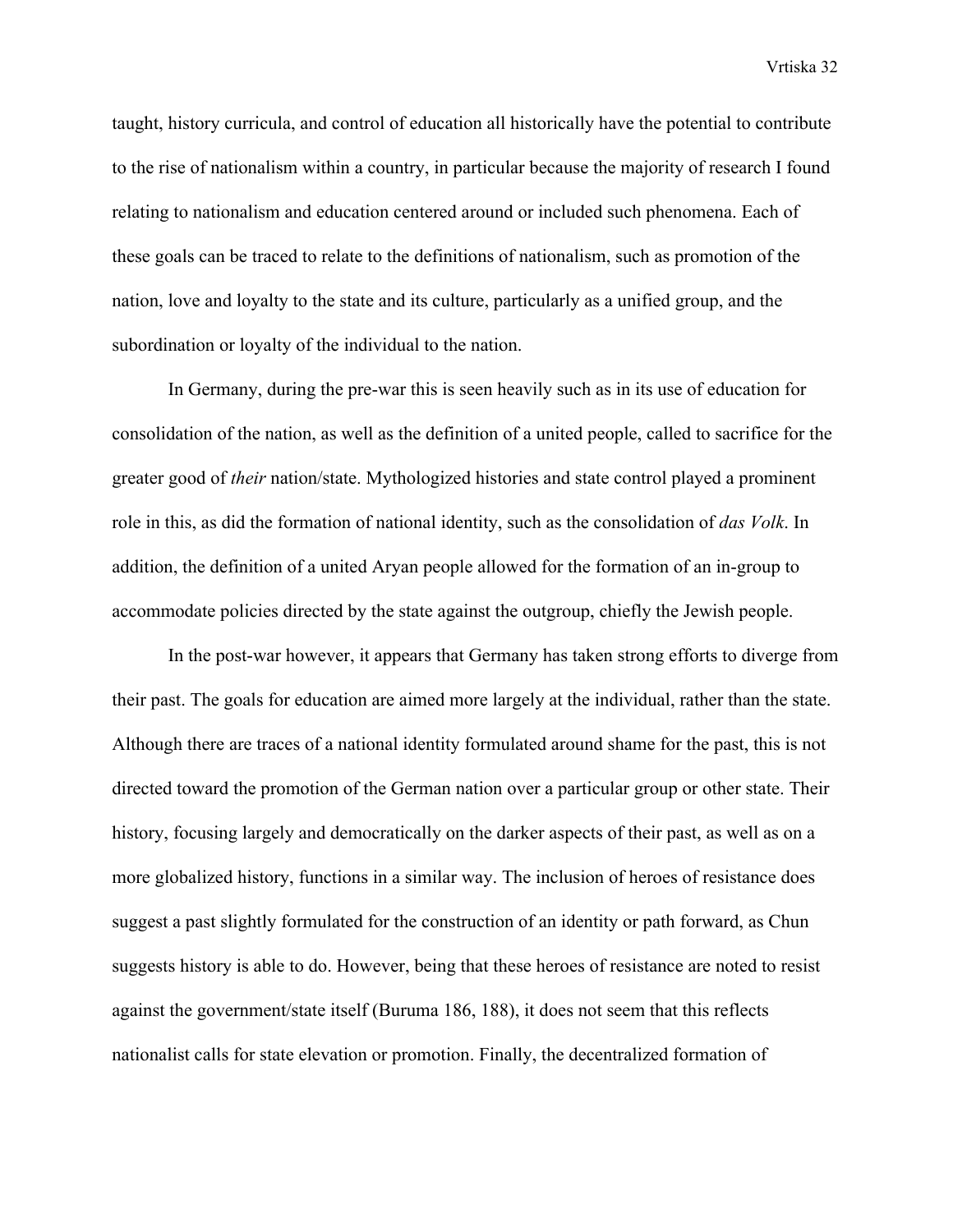education, which perpetuates democratic policy, suggests the maintenance of curricula outside of political influence, which prevents ideological indoctrination or state bias.

During the pre-war era in Japan, the primary themes related to nationalism can be seen similarly to Germany, in the unification of national identity and people in order to strengthen the state. Despite the existence of slightly alternate views, due to a general consensus of national superiority, this form of nationalism prevailed as the central goal of Japan's education. National identity, as mentioned, consisted most significantly on a unified set of values which promoted subordination of individual to the collective, most notably, the emperor as the supreme symbol of the state. History was mythologized in order to promote a divine legacy which ought to be preserved and could be used to assert superiority. Finally, centralized control allowed for indoctrination of students with these ethics and goals of the state, with increased emphasis on militarization over time.

In current society, the government goals have been reworded, but there is a continued desire among government and Ministry officials for education to foster proper respect and patriotism in regard to the country. The reinstatement of Moral Education as an official school subject seems to be in line with this goal, as it is obviously and increasingly reminiscent of the earlier prescribed national ethics, although not in any way to the level of post-1932 ultra-nationalism. The officially curated history as outlined in textbooks promotes this as well, as does the centralized control of education which controls policy, curricula, and textbook screenings. Heavily censored textbooks, as well as other elements such as exams and controversy surrounding certain subjects, contribute to the lack of discussion about darker elements of Japan's past and construct a sensitized view of Japan's legacy, which could be seen as an attempt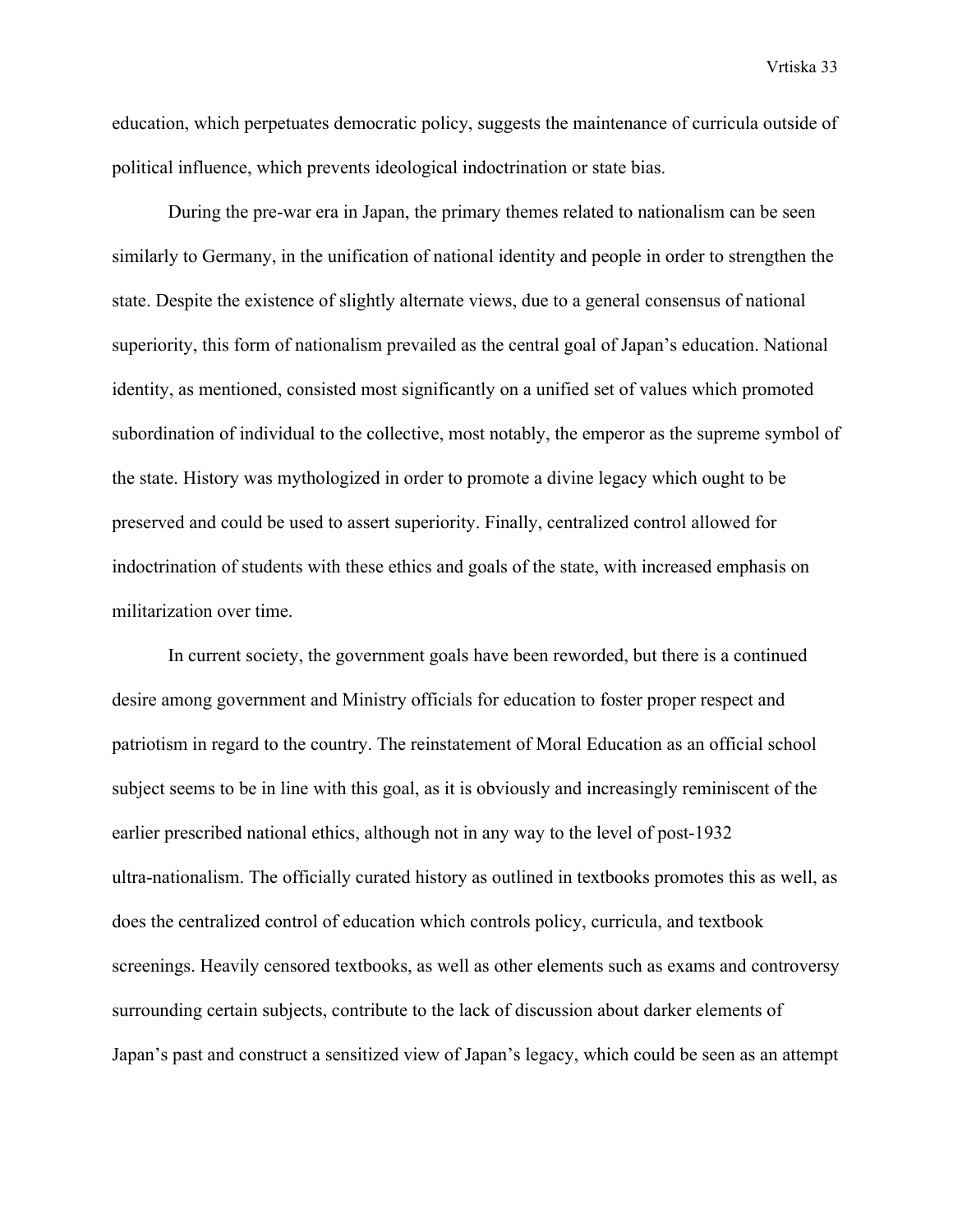to cultivate national pride and loyalty. This focus could also be considered to inhibit an increased understanding of Japan's place within the global community. However, the centralized control of matters of curricula is checked by local efforts, largely the Teachers Union and other educators, as many outside the government view the goals of education differently, and wish to promote the cultivation of the individual, not the state. Many also desire to work toward the promotion of peace, which although often more critical in its approach to history and more globalized in its nature, could be seen as an attempt to form a national identity that puts Japan's role as a victim over it's simultaneous role as an aggressor. In addition, private institutions are said to be exempt from the heavy control of the Ministry. Therefore, nationalist policies are continuously countered by efforts to circumvent them as actors in Japan play tug-of-war between those seeking first and foremost promotion of the country and those fearful for a return to Japan's nationalist, militaristic past.

### **Suggestions for further research**

In conducting this research, there were several questions I came across that could be looked into. In his paper, Fukuoka notes a wide variety of sources that contribute to the formation of collective memory, how people remember their nations history. Although many people assert textbooks to be the primary mark of a nation's understanding of history, this is not so. In my research I focused primarily on matters related to formation education, and as such, was only able to examine this influence on memory. As such, research that steers more in the direction of history could examine these various memory devices such as television, music, news sources, and more, particularly in Japan, where I found many tendencies to overemphasize the danger of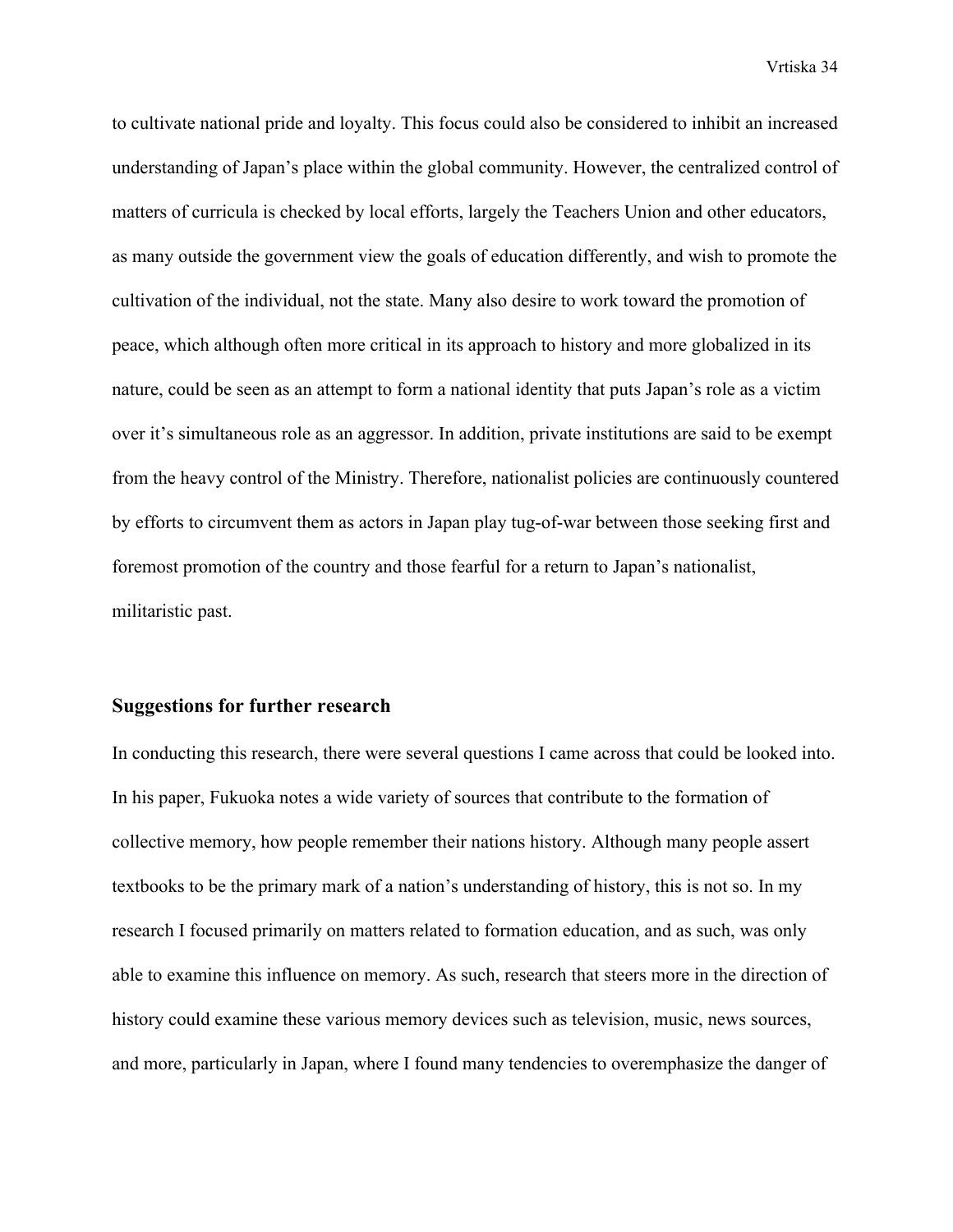a single, not widely adopted textbook to the collective, national memory. In addition, my research concentrated only on undergraduate levels of education for simplicity, so examinations into upper levels of schooling would be helpful.

In relation to questions of identity, research based on the conference surrounding globalized history could be done to trace the extent to which German history is based around forming a unified European identity, particularly in relation to the European Union, rather than a national or global identity. Finally, citizenship education for refugees could be studied to see to what extent similar ideas of European identity, or even the earlier mentioned "consciousness" of being a German are taught (Shibata 122).

### **Conclusion**

In conclusion, in my research I posed the question: How has education contributed to the formation or prevention of nationalism in Germany and Japan? In examining this, after defining the standard ideas of nationalism, I applied these definitions to pre-war and post-war Germany and Japan. Ultimately, I concluded that the goals of education, concepts of national identity that are taught, history curricula, and control of education all historically have the potential to contribute to the rise of nationalism within a country. Based on this, I postulate that while Germany has made definite strides to steer away from nationalism in its response to these areas, Japan has at the government level, struggled to move from pre-war trends, despite meeting some success at the local level. In coming to understand this, we can not only thoughtfully support efforts to diverge from nationalism at the international level, but hopefully we can as individuals, engage with the structures local to us in order to do the same.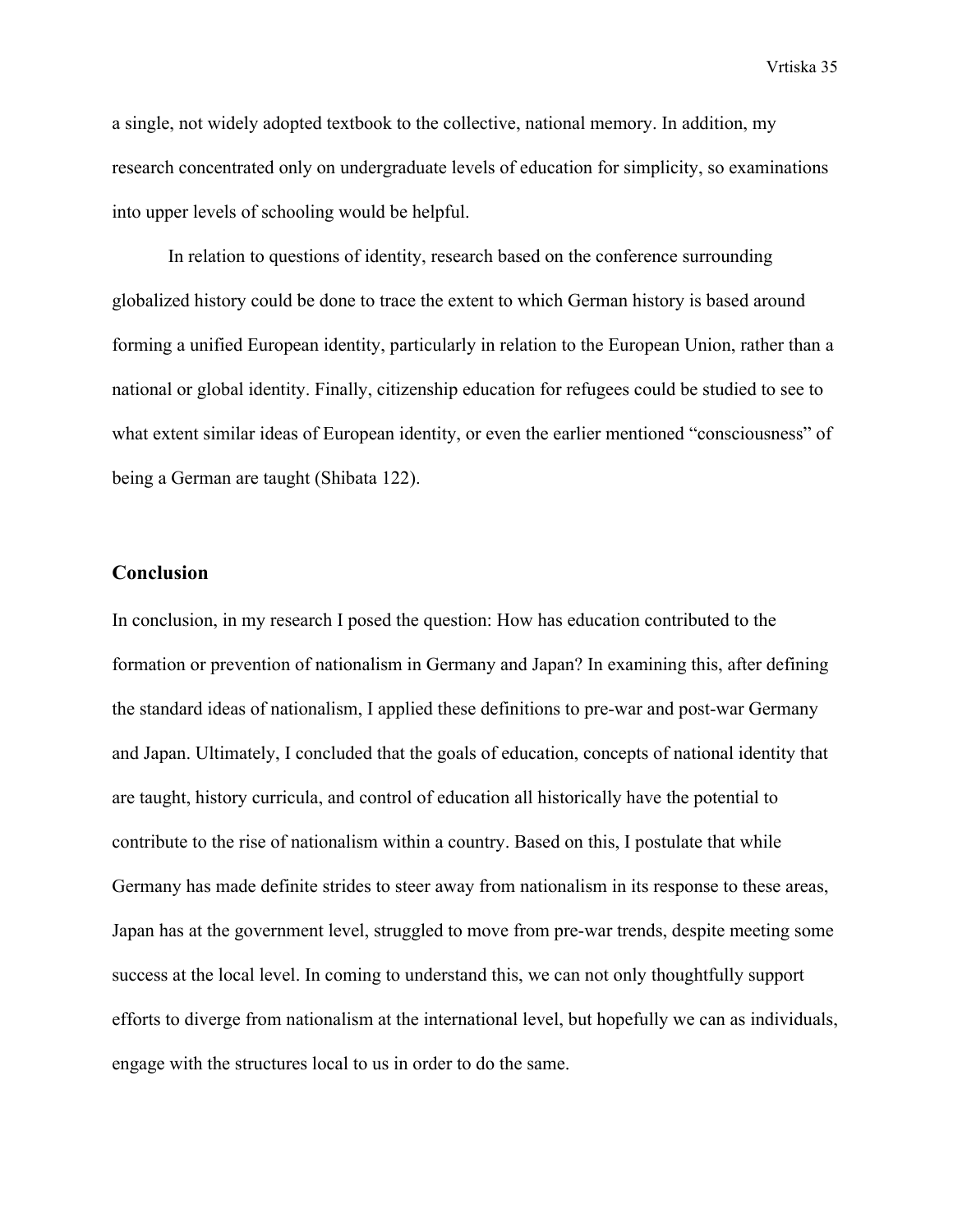### **Bibliography**

- Buruma, Ian. *Inventing Japan: 1853-1964*. 2004 Modern Library Paperback Edition, Modern Library, Random House, Inc., 2004.
- ---. *The Wages of Guilt: Memories of War in Germany and Japan*. 2015 Edition, The New York Review of Books, 2015.
- Chun, Jahyun. "Is It Possible to Overcome Nation-Centric Histories? Rewriting Memories of Colonization and War in History Textbooks." *Interventions: The International Journal of Postcolonial Studies*, vol. 20, no. 4, July 2018, pp. 567–85.
- Fackler, Martin. "In Textbook Fight, Japan Leaders Seek to Recast History." *New York Times*, Vol. 163, pp. 5–20.
- Fukuoka, Kazuya. "School History Textbooks and Historical Memories in Japan: A Study of Reception." *International Journal of Politics, Culture&Society*, vol. 24, no. 3/4, 2011, pp. 83–103.
- Geiger, Wolfgang. *HT 2010: Globalgeschichtliche Perspektiven im Geschichtsunterricht. Sektion des Verbandes der Geschichtslehrer Deutschlands*. 2010.
- Gibson, Ian. "Flowers in the Cracks: War, Peace, and Japan's Education System." *Journal of Peace Education*, vol. 8, no. 2, Aug. 2011, pp. 101–26.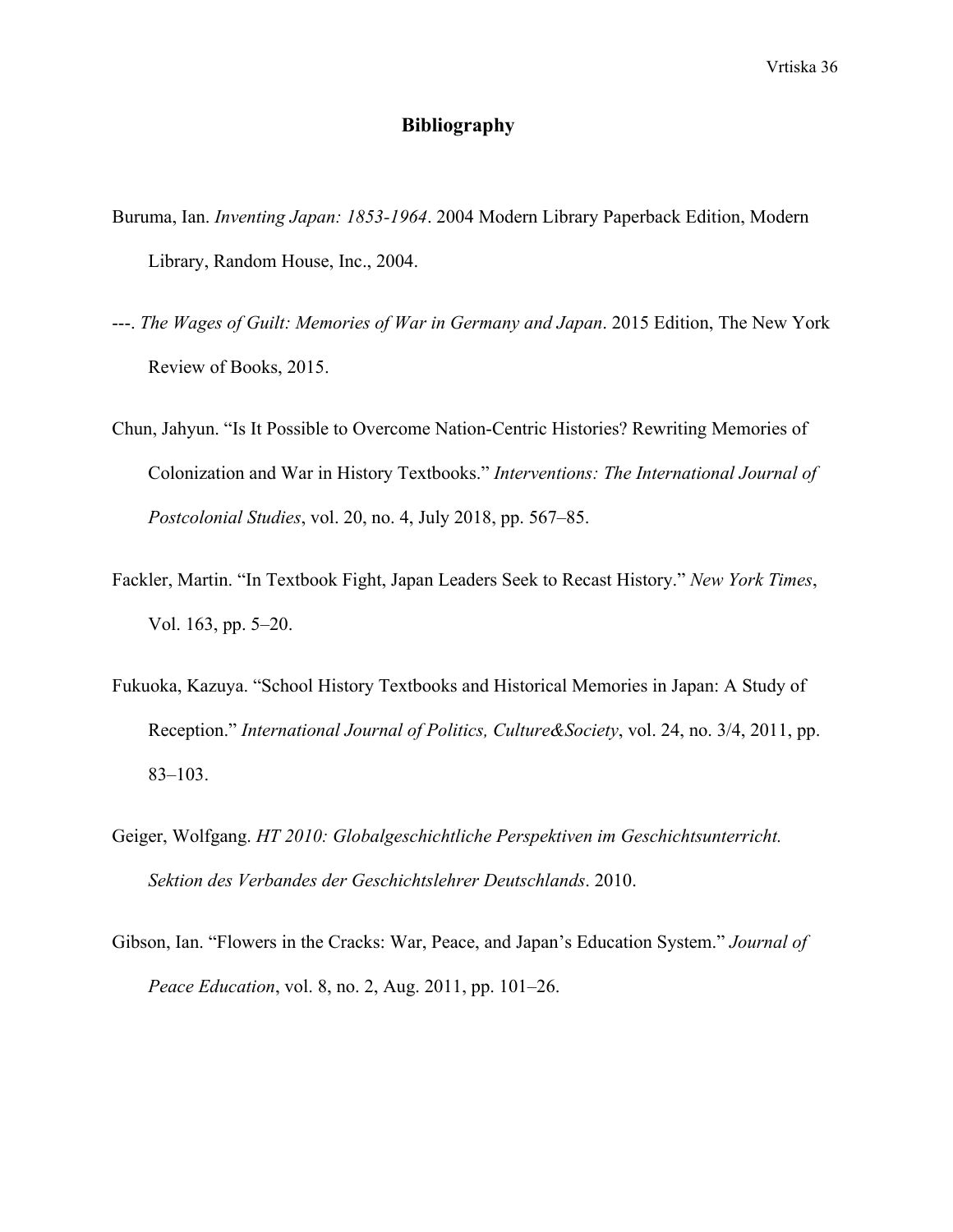- Guhe, InesAnna. "Crusade Narratives in French and German History Textbooks, 1871-1914." *European Review of History*, vol. 20, no. 3, 2013.
- Hoffman, Michael. "Confronting the Definition of a 'Moral Education.'" *The Japan Times*, 28 Apr. 2018.
- Inuzuka, Ako. "Remembering Japanese Militarism Through the Fusosha Textbook: The Collective Memory of the Asian-Pacific War in Japan." *Communication Quarterly*, vol. 61, no. 2, Apr. 2013, pp. 131–50.
- Kersten, Rikki. "Neo-Nationalism and the 'Liberal School of History.'" Japan Forum, vol. 11, no. 2, Sept. 1999, p. 191.
- Khan, Yoshimitsu. "Schooling Japan's Imperial Subjects in the Early Showa Period." History of Education, vol. 29, no. 3, 2000, pp. 213–23.
- Kobayashi, Tetsuya. *Society, Schools, and Progress in Japan*. First Edition, Pergamon Press, 1976.
- Kohn, Hans. "Nationalism." Britannica.
- Lincicome, Mark. "Nationalism, Imperialism, and the International Education Movement in Early Twentieth-Century Japan." *Journal of Asian Studies*, vol. 58, no. 2, May 1999.
- Lutz, Felix Philipp. "Evolution and Normalization: Historical Consciousness in Germany." *German Politics & Society*, vol. 30, no. 3, Autumn 2012, pp. 35–63.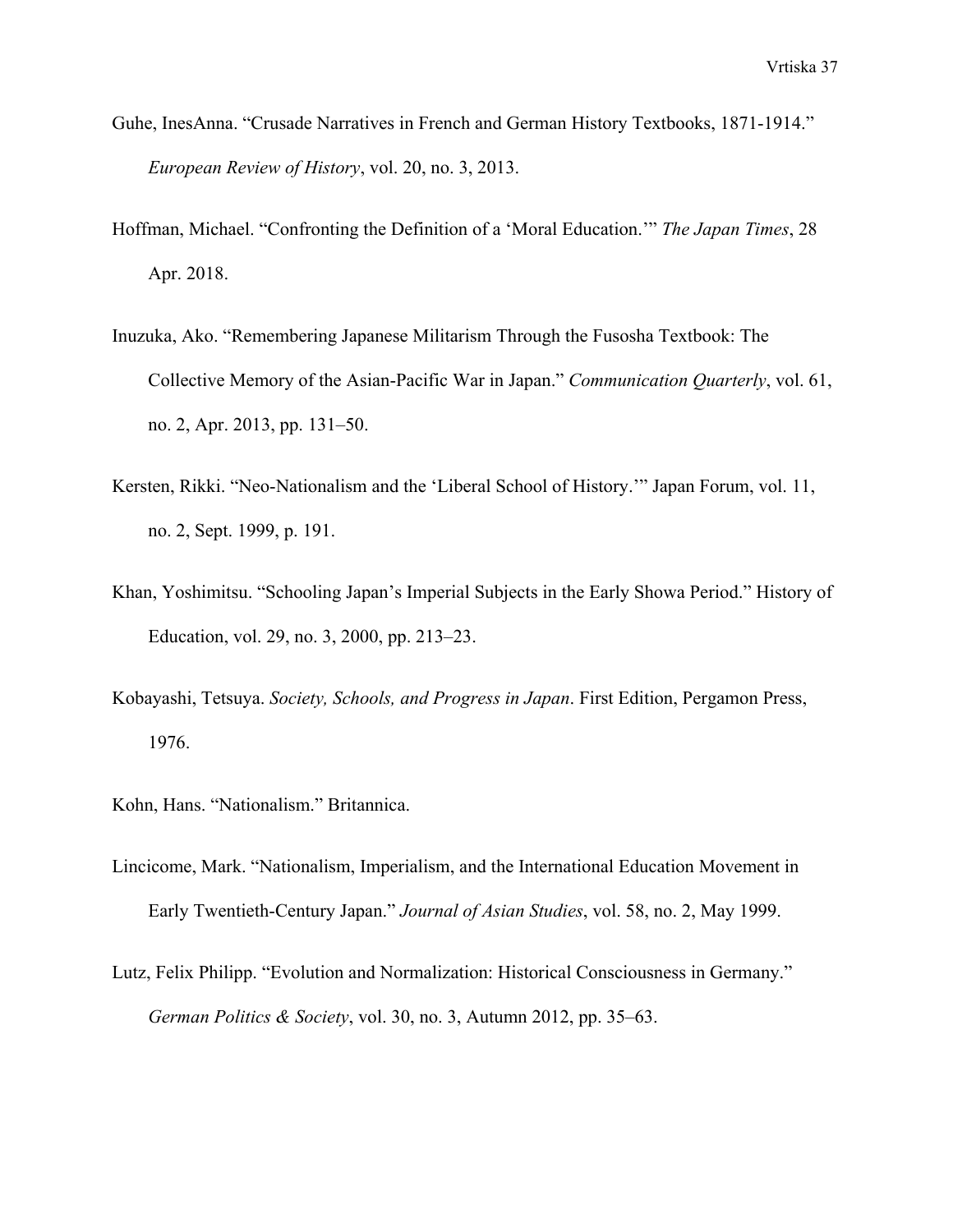"Nationalism." Merriam-Webster, 2019.

- Ndolo, Rosa-Maria. "A New Way of Dealing with the Past." *UN Chronicle*, vol. 44, no. 3, 2007, pp. 62–63.
- Obe, Mitsuru. "Japan Pushes Traditional Ethics With an Eye to the Past." *The Wall Street Journal*, Dec. 2017.

Pine, Lisa. *Education in Nazi Germany*. 1st ed., Berg Publishers, 2010.

Puaca, Brain M. "Navigating the Waves of Change: Political Education & Democratic School Reform in Postwar West Berlin." *History of Education Quarterly*, vol. 48, no. 2, Summer 2008, pp. 244–64.

Roden, Donald. *Schooldays in Imperial Japan*. University of California Press, 1980.

- Sakki, Inari, and Anna-Maija Pirttilä-Backman. "Aims in Teaching History and Their Epistemic Correlates: A Study of History Teachers in Ten Countries." *Pedagogy, Culture & Society*, vol. 27, no. 1, Mar. 2019, pp. 65–85.
- Shibata, Masako. "Controlling National Identity and Reshaping the Role of Education: The Vision of State Formation in Meiji Japan and the German Kaiserreich." *History of Education*, vol. 33, no. 1, 2004, pp. 75–85.

---. *Japan and Germany under the U.S. Occupation*. Paperback, Lexington Books, 2008.